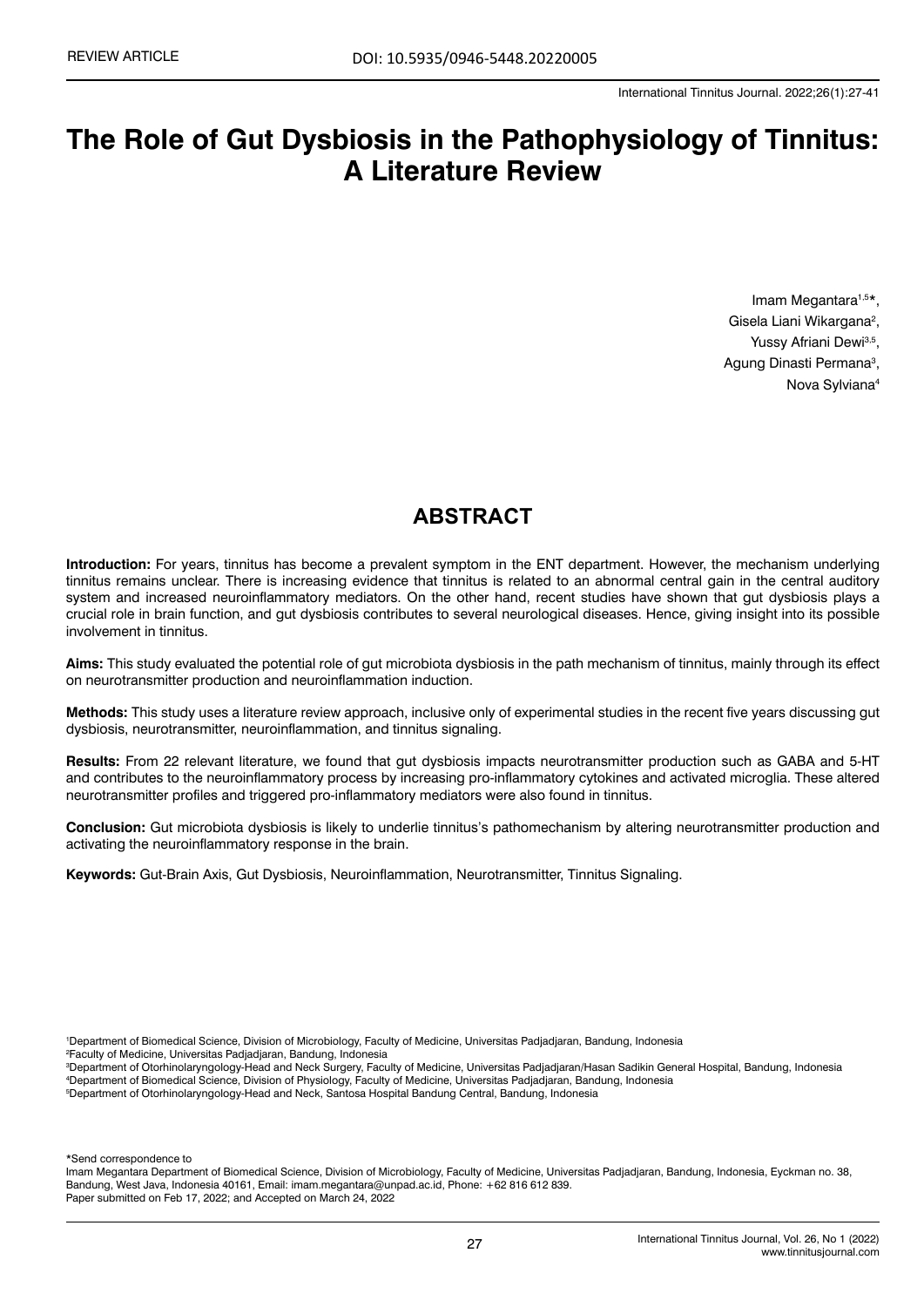## **INTRODUCTION**

Tinnitus is defined as an auditory perception or sensation without any external stimuli. Tinnitus itself originates from the Latin word, "tinnire" which means "to ring"1,2. Patients with tinnitus often described the auditory perception as ringing, buzzing, hissing, or whistling<sup>1</sup>. About 15-20% of people in the world will experience tinnitus in their lifetime, and constant noise perception in the ears can range from mild to very debilitating<sup>1,2</sup>. Tinnitus can also affect children and adolescents with 7.5%-60% prevalence<sup>3</sup>. In children with normal hearing, the majority is around 6%-36%, while in deaf children, approximately 55%<sup>4</sup>.

Tinnitus can negatively impact the patients' psychological and emotional well-being, lowering their quality of life<sup>5</sup>. Some of the most common psychological impacts experienced by tinnitus patients are concentration disturbance, sleep disorder, and mood disorder, which lead to unstable emotions such as getting angry more easily. Patients with tinnitus also have a greater risk of experiencing depression, anxiety, and insomnia, thus affecting their quality of life<sup>5,6</sup>.

The etiology of tinnitus is not fully known and is often multifactorial.7 Most of the cases are related to hearing impairment and changes in the inner ear $7,8$ . Previous studies showed that one of the significant risk factors for tinnitus is excessive noise exposure. The exposure could be both long-term or a brief loud noise that can result in some changes in the structures of the inner ear. Studies also showed that the prevalence of tinnitus with hearing loss or hearing impairment is higher than those with normal hearing<sup>4,9</sup>. In addition, neurological disorders or head trauma, such as skull fractures, temporomandibular joint disorders, whiplash injuries, and multiple sclerosis, as well as other conditions, such as thyroid disease, hyperlipidemia, and vascular disease, including arterial bruit and arteriovenous malformation can also be related to tinnitus, which contributes to 5-10% of tinnitus cases<sup>7</sup>.

The mechanism underlying tinnitus is also not fully understood<sup>10</sup>. Some experts have proposed the central gain control theory, suggesting that tinnitus is related to neural plasticity, an increase in spontaneous neural activity due to loss or reduction of sensory input. Evidence of an increase in auditory neural activity, particularly in fusiform cells, inferior colliculus (IC), and medial geniculate body (MGB), also reorganization of the tonotopic map in the auditory cortex of animals showing evidence of behavioral tinnitus reinforces the theory<sup>11-13</sup>. In their study reported a significant reduction in gamma-aminobutyric acid (GABA), the major inhibitory neurotransmitter in the brain, in the auditory cortex of patients with tinnitus. This loss of inhibition is likely associated with increased neuronal activity in tinnitus<sup>11,14</sup>.

Besides the central gain control theory, recent evidence suggests that neuroinflammation also underlies tinnitus. Wang et al. indicate that inflammation of the primary

auditory pathway induced by noise-induced hearing loss (NIHL) plays a role in developing tinnitus in mice. Their research showed that mice with NIHL had elevated proinflammatory cytokines and activated microglia, a non-neuronal cell in the primary auditory cortex, the two key features of neuroinflammatory responses. Proinflammatory cytokine such as TNF- $\alpha$  is required for noise-induced neuroinflammation and tinnitus. Experimental rats no longer showed signs of tinnitus after being given TNF- $\alpha$  inhibitors. Furthermore, genetic knockout TNF-α prevented neuroinflammation and ameliorated the behavioral phenotype associated with tinnitus in mice with NIHL<sup>15</sup>.

In recent years, the gut microbiome has attracted the attention of researchers. Various studies have shown that microbiota has specific and complex cross-talk with their hosts, particularly with the central nervous system (CNS), creating the "gut-brain axis". The secretion of various metabolites, bacterial structural components, and signaling molecules were involved in this gut, gut microbiota, and brain's communication. In addition, imbalances in the gut microbiota composition can modulate the immune system and barrier function of tissues such as the blood-brain barrier (BBB), so impaired gut-brain interactions may give rise to various neurological disturbances<sup>16,17</sup>. Interestingly, recent studies have shown that the gut microbiota can regulate the production of neurotransmitters, such as GABA and serotonin<sup>17-19</sup>, and inflammatory mediators, such as TNF- $\alpha$  and IL-6<sup>20,21</sup>. Furthermore, this altered regulation of gut microbiota could contribute to the changes in the concentration of neurotransmitters and inflammatory mediators which possibly related to tinnitus<sup>15,16,22,23.</sup>

So far, tinnitus is still an unsolved clinical problem. There is no cure for tinnitus. Some treatments may help some people, but none work for everyone. Increased knowledge about the pathomechanism of tinnitus can improve tinnitus management. However, recent studies indicating altered neurotransmitter production and activity and increased levels of proinflammatory cytokines in experimental animals exhibiting tinnitus behavior have provided insights into the involvement of the central auditory system and neuroinflammation in tinnitus mechanisms.

On the other hand, the gut microbiota has played an essential role in regulating the neuroendocrine system via the gut-brain axis, maintaining immune homeostasis, and preventing chronic inflammation. A dysbiosis condition of the gut microbiota will disrupt the gut-brain axis and stimulate an inflammatory process, which may cause tinnitus. Hence, this literature review focuses on gut dysbiosis and its effect on neurotransmitter and immune homeostasis, particularly neuroinflammation, and its role in the development of tinnitus, which is expected to become a theoretical framework for further research on the pathomechanism or therapeutic approach for tinnitus.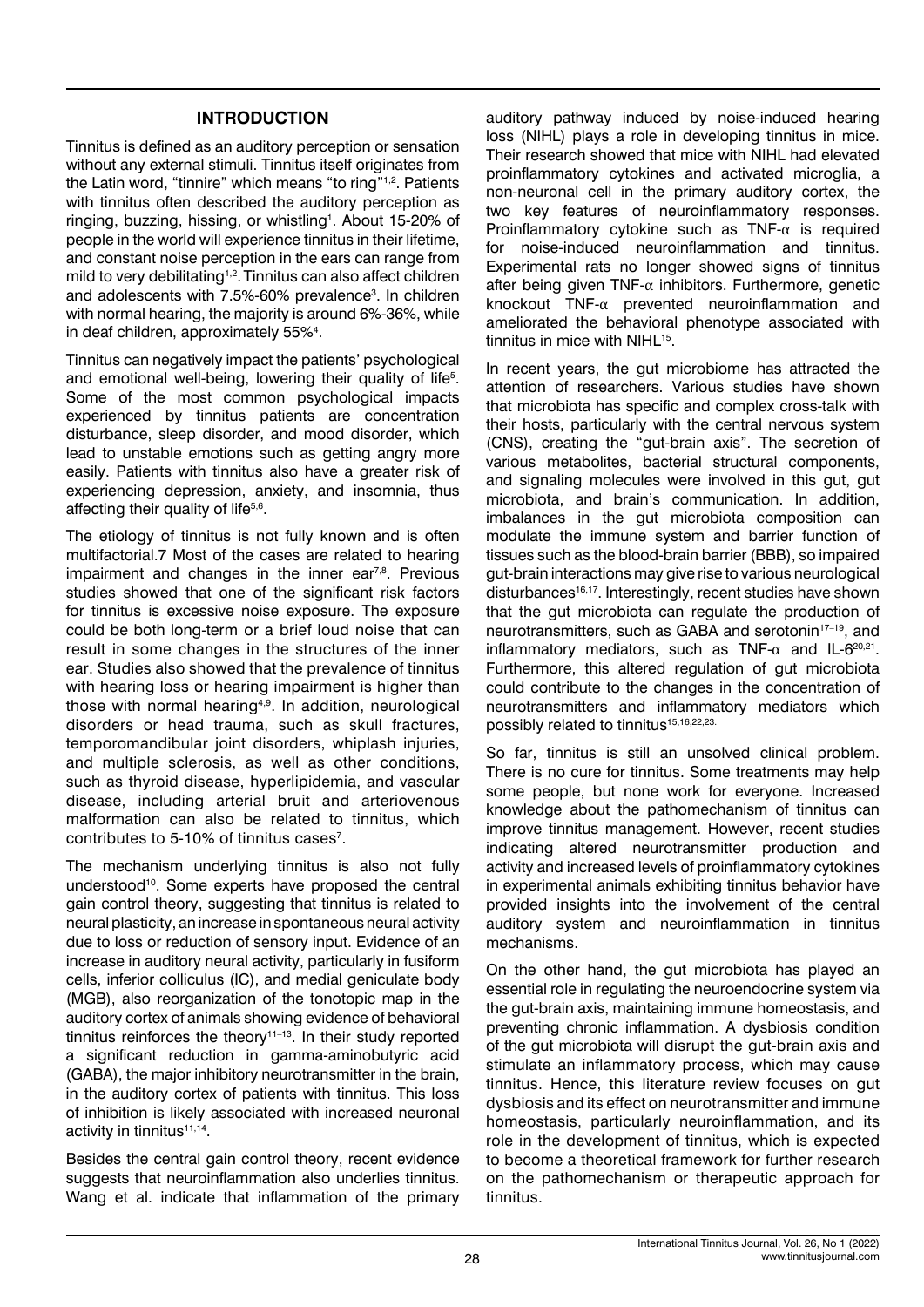#### **METHODS**

This research is done using a qualitative study design with the literature study approach encompassing literature seeking, identifying, analyzing, and interpreting previous studies that discussed factors related to gut microbial dysbiosis, neurotransmitters, neuroinflammation, and its implication in tinnitus. Literature searching was done from October 2021 until January 2022 and the strategy used was based on the Preferred Reporting Items for Systematic Reviews and Meta-analyses Statement (PRISMA). PubMed was the major search engine to collect literature in the full-text original article published between January 2016 and December 2021. In addition, reports from other sources, such as manual searches through the list of found study references that have relevant topics, were also used in this study. Some keywords accounted for the searching process: Gut Microbiome OR Tinnitus AND ("Neurotransmitter" OR Serotonin OR Dopamine OR Tinnitus Signaling); Microbiota-Gut-Brain-Axis AND Neuroinflammation OR Proinflammatory Cytokines OR TNF- $\alpha$  OR IL-6.

The inclusion criteria are literatures (1) in English; (2) published between January 2016 until December 2021; (3) in the form of full text original article; (4) an experimental study, inclusive of *in vivo, in vitro*, and human studies; (5) discusses about gut microbiome, gut dysbiosis, gut-brainaxis, neurotransmitter, neuroinflammation, and tinnitus signaling. Literature discusses other than neurological symptoms or diseases was excluded.

#### **RESULTS**

In this study, we found 650 articles from an initial search on PubMed and other sources, and the literature continued for further selection was 252 original articles. Subsequently, we selected 28 writings by title and abstract. After a complete reading of the text, some literature did not meet the inclusion criteria, resulting in 22 articles relevant to this study (Figure 1).

The main focus of this study is the pathophysiology of tinnitus concerning neurotransmitter activity and neuroinflammation associated with gut microbiota dysbiosis. However, some data need to be considered, such as the influence of gut microbiota and gut dysbiosis on neurotransmitters and neuroinflammatory mediators' production, brain neurotransmitters associated with tinnitus, and neuroinflammatory mediators' profile in conditions related to tinnitus.

The gut microbiome has attracted the attention of many researchers in recent years. The ability of gut microbiota to communicate with the host via the gut-brain axis by



**Figure 1:** Steps of Literature Review.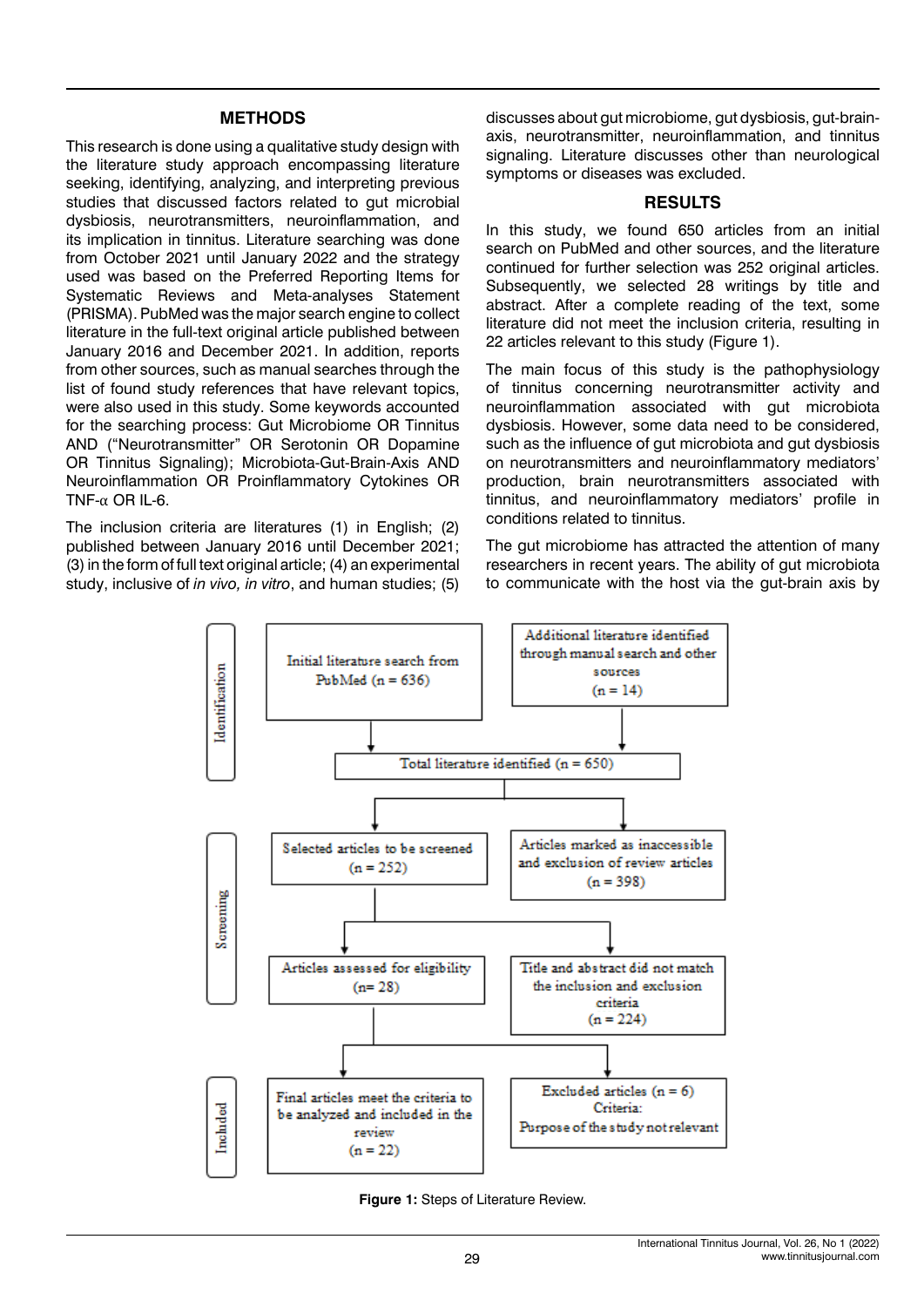modulating the neurotransmitter production or activity may underlie the neural plasticity involved in generating tinnitus. Evidence showed that several neurotransmitters' production increase following the presence of gut microbiota, as provided in Table 1 below.

GABA is one of the major inhibitory neurotransmitters in the brain that is reported to decrease in tinnitus. Table 1 describes several *in vitro* studies proving that gut microbiota can produce GABA, particularly Bifidobacterium, Bacteroides, Parabacteroides, and

Eubacterium. have examined the genome of 83 Bifidobacteria species and found out that 30 out of 83 species contain succinate-semialdehyde dehydrogenase involves in the conversion of succinate to GABA, while 79 out of 83 species possess the genes to produce GABA from glutamate or glutamine. *In vitro* study by also showed a similar result: Bifidobacterium contains Gad genes involved in GABA production, and Bifidobacterium adolescentis could generate GABA from precursor GMS.

| <b>Authors</b>       | Sample                                                                                                                       | Intervention                                                                                                                                                                   | Methods                                                                                                                     | Microbiota                                                                                 | <b>Outcome</b>                                                                                                               |                                                                                                                                                                                                                                                                                                                                                                                                                                                                                                                                                                            |
|----------------------|------------------------------------------------------------------------------------------------------------------------------|--------------------------------------------------------------------------------------------------------------------------------------------------------------------------------|-----------------------------------------------------------------------------------------------------------------------------|--------------------------------------------------------------------------------------------|------------------------------------------------------------------------------------------------------------------------------|----------------------------------------------------------------------------------------------------------------------------------------------------------------------------------------------------------------------------------------------------------------------------------------------------------------------------------------------------------------------------------------------------------------------------------------------------------------------------------------------------------------------------------------------------------------------------|
|                      |                                                                                                                              |                                                                                                                                                                                |                                                                                                                             |                                                                                            | <b>Indicator</b>                                                                                                             | <b>Results</b>                                                                                                                                                                                                                                                                                                                                                                                                                                                                                                                                                             |
| Luck et al.          | Gut and brain<br>tissues of B.<br>dentium mono-<br>associated<br>mice and germ-<br>free mice<br>Mouse fecal                  | None                                                                                                                                                                           | Culture in ZMB1, Liquid<br>Chromatography-<br><b>Tandem Mass</b><br>Spectrometry, IMG<br>database, KEGG<br>database         | <b>Bifidobacterium</b><br>dentium ATCC<br>27678                                            | Gene involved<br>in GABA,<br>dopamine,<br>epinephrine,<br>tyrosine,<br>norepinephrine<br>producing<br>pathway<br><b>GABA</b> | B. dentium generate GABA from<br>glutamate or succinate in the<br>intestinal (but not in brain) by<br>harboring the gene involved in<br>GABA production.<br>B. dentium modulate tyrosine in the<br>qut and brain.<br>B. dentium unable to synthesize<br>either dopamine, epinephrine, or<br>norepinephrine.                                                                                                                                                                                                                                                                |
| Duranti et al.       | Human fecal<br>Colon biopsy<br><b>B.</b> adolescentis<br>supplemented<br>Male wild-type<br>Groningen rats<br>(R. norvegicus) | Supplementation<br>of GMS in culture<br>media<br>Supplementation<br>of B. adolescentis<br>ATCC15703,<br>PRL2019,<br>HD17T2H,<br>and control rats sucrose in rats for<br>5 days | Culture on MRS media,<br>HPLC, qPCR, qRT-PCR<br>and ELISA                                                                   | Bifidobacterium<br>adolescentis                                                            | GABA, gene<br>involved<br>in GABA<br>production                                                                              | 79% of 82 B. adolescentis strains<br>produce GABA from precursor<br>monosodium glutamate (GMS).<br>23% of 82 B. adolescentis strains<br>were classified as high GABA<br>producers.<br>Rats treated with GABA-producer<br>B. adolescentis (PRL2019 and<br>HD17T2H strain) and non-<br>GABA-producer B. adolescentis<br>ATCC15703 strain showed higher<br>GABA concentrations compared to<br>the control group.<br>Expression of gadB and gadC<br>of PRL2019 and HD17T2H were<br>enhanced, showed that PRL2019<br>and HD17T2H can stimulate GABA<br>production in rat model. |
| Strandwitz<br>et al. | Adult healthy<br>human fecal<br>KBase<br>database                                                                            | None                                                                                                                                                                           | Co-culture on Molten<br>FAAy, LC/MS<br>In Silico using<br><b>Bidirectional Best</b><br>Hit (BBH) nucleotide<br><b>BLAST</b> | <b>KLE1738</b><br>Bacteroides ssp.<br>Parabacteroides<br>sp.<br>E. coli<br>Bifidobacterium | <b>GABA</b>                                                                                                                  | KLE1738 requires GABA as carbon<br>and energy source for growth.<br>Bacteroides, Parabacteroides,<br>Eubacterium, Bifidobacterium can<br>produce GABA in co-culture assay.<br>Bacteroides ssp. and<br>Parabacteroides sp. produce GABA<br>in normal pH range of the human<br>large intestine.<br>97 organisms of the gut microbiota<br>had the capability to produce<br>GABA, >25% of these were<br>Bacteroides and Parabacteroides.                                                                                                                                       |
| Villageliu<br>et al. | Animal fecal,<br>cecal contents,<br>rumen contents                                                                           | None                                                                                                                                                                           | sSIM and<br>UHPLC-ECD                                                                                                       | Enterococcus<br>faecium<br>Lactobacillus<br>plantarum                                      | Tyrosine,<br>Acetylcholine                                                                                                   | E. faecium strain ML1085, ML1087,<br>and ML1089 utilize tyrosine to<br>produce tyramine, with ML1085<br>as the most rapid one in utilizing<br>tyrosine.<br>L. plantarum produce acetylcholine<br>(average of 4.02µgmL-1)                                                                                                                                                                                                                                                                                                                                                   |

**Table 1:** Neurotransmitter Modulation by the Gut Microbiota.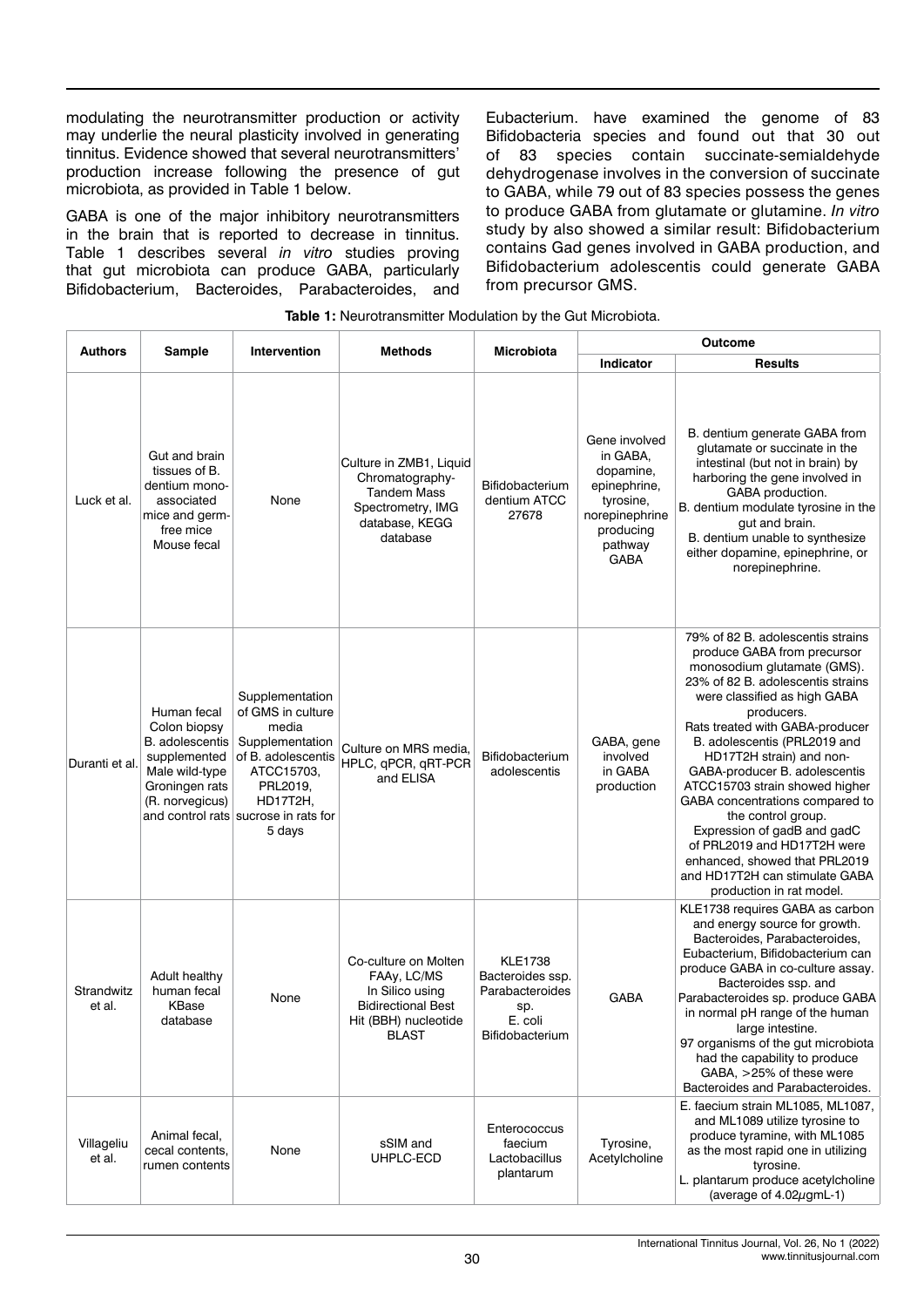| Engevik<br>et al. | Mouse small<br>and large<br>instestine.<br>fecal.<br>Human<br>intestinal<br>epithelial cell<br>culture.<br>Mouse and<br>human<br>enteroids<br>culture | Adult germ-free<br>mice treated with<br>sterile media, live<br>Bifidobacterium<br>dentium, heat-<br>killed B dentium.<br>or live B ovatus | Immunostaining,<br>qPCR, LC-MS/MS                     | Bifidobacterium<br>dentium<br>Bifidobacterium<br>ovatus | 5-HT, Htr2a<br>(excitatory<br>serotonin<br>receptor) | B. dentium has a functional impact<br>on enterochromaffin-produced<br>serotonin<br>B dentium mono-associated mice<br>showed greter numbers of 5-HT-<br>positive cells in the ileum and colon<br>compared to the germ-free and<br>heat-killed B dentium-treated mice.<br>In the intestinal lumen of B, dentium<br>mono-associated mice: Tph1 gene<br>expression and 5-HT increased.<br>Human intestinal enteroids (HIEs)<br>microinjected by B. dentium CM<br>showed higher levels of 5-HT.<br>Htr2a expression was increased in<br>the CA1 region of hippocampus in<br>B. dentium mono-associated mice.<br>No changes found in the<br>concentrations of Tph1 and<br>serotonin in B. ovatus mono-<br>associated mice compared with the<br>germ-free controls. |
|-------------------|-------------------------------------------------------------------------------------------------------------------------------------------------------|-------------------------------------------------------------------------------------------------------------------------------------------|-------------------------------------------------------|---------------------------------------------------------|------------------------------------------------------|--------------------------------------------------------------------------------------------------------------------------------------------------------------------------------------------------------------------------------------------------------------------------------------------------------------------------------------------------------------------------------------------------------------------------------------------------------------------------------------------------------------------------------------------------------------------------------------------------------------------------------------------------------------------------------------------------------------------------------------------------------------|
| Mandic et<br>al.  | Intestinal<br>cells and<br>organoids of<br>germ free male<br>C3H/HeOuJ<br>mice and C.<br>ramosum<br>mono-<br>associated<br>mice.                      | 1.Mono-<br>association with<br>C. ramosum DSM<br>1402<br>Feeding mice with<br>low fat diet (LFD)<br>or high fat diet<br>(HFD)             | Immunofluorescence,<br>ELISA, RT-PCR,<br>western blot | Clostridium<br>ramosum                                  | 5-HT, ChA, gene<br>involved in 5-HT<br>metabolism    | Colonic serotonin-producing (5-<br>HT+) and chromogranin A-positive<br>(ChA+) enteroendocrine cells C.<br>ramosum-mice increased.<br>Gene involved in 5-HT metabolism<br>(Tph1 and Maoa) in C. ramosum-<br>mice increased.<br>eWAT also increased in 5-HT levels<br>of C. ramosum-mice.                                                                                                                                                                                                                                                                                                                                                                                                                                                                      |

IMG=Integrated Microbial Genomes; KEGG=Kyoto Encyclopedia of Genes and Genomes; MRS=de Man Rogosa Sharpe agar; HPLC=High-Performance Liquid Chromatography; qPCR=quantitative Polymerase Chain Reaction; qRT-PCR=Real-time quantitative polymerase chain reaction; ELISA=enzyme-linked immunosorbent assay; LC/MS=Liquid Chromatography-Mass Spectrometry; sSIM=Simulated small intestinal media; UHPLC-ECD=Ultra High-Performance Liquid Chromatography with electrochemical detection; CM=Conditioned Media; eWAT=epididymal White Adipose Tissue.

On the other hand, serotonin or 5-HT is a neurotransmitter involved in enhancing the firing rate in the auditory pathway24. Studies conducted and Mandic et al. (2019) showed that gut microbiota, namely Bifidobacterium dentium and Clostridium ramosum could regulate the production of 5-HT but not directly from de novo synthesis of 5-HT due to the lack of genes involved in 5-HT production. However, they increase the 5-HT positive enteroendocrine cells, Tph1 and Maoa genes expression to stimulate neurotransmitter production. Moreover, the B. dentium secreted products, including acetate, and C. ramosum cells lysates, can also stimulate enterochromaffin cells to produce 5-HT. Other microbiota, namely Enterococcus faecium, has shown the ability to utilize tyrosine to produce tyramine. In contrast, Lactobacillus Plantarum has been reported to produce acetylcholine in a pantothenic acid-supplied medium<sup>21</sup>.

Furthermore, any disruption of the microbiota composition resulting in gut dysbiosis may also affect the neurotransmitter activity or production in the body. Table 2 shows the implications of the dysbiosis gut microbiota induced by several factors, such as a highfat diet, antibiotics, and other neurological conditions, on neurotransmitter activity (Figure 2).

One of the main characteristics of gut dysbiosis is an increase or decrease in abundance, diversity, or operational taxonomic units (OTUs) of some bacteria taxa. Guo et al. identified an increased bacteria OTUs phyla Bacteroidetes, Proteobacteria, Deferribacteres, Cyanobacteria and Actinobacteria following an HSHF diet in mice, while Labban et al. (2020) found that HFD fed rats had a higher abundance of Gram-negative bacteria, Clostridium, and Bacteroides<sup>17,25</sup>. Moreover, another study conducted by Wu et al. (2020) reported a positive correlation between 5-HT levels and bacteria taxa genus Allobaculum and Akkermansia found to be least abundant in depressed mood mice. Different studies observed some changes in the gut microbiota diversity in schizophrenic patients. Gut microbiota in schizophrenic patients tends to be more varied compared to control, with a greater  $\alpha$  and  $\beta$  diversity. Furthermore, they also observed some changes in neurotransmitter levels in mice transplanted with S. vestibularis, one of the bacteria found to increase in schizophrenic patients. Interestingly, the concentrations of dopamine and GABA decreased while 5-HT levels increased in the intestinal and serum of mice transplanted with S. vestibularis, but no changes in the brain. Besides, this study also showed a negative correlation between lower serum tryptophan levels and 38 bacterial enriched-schizophrenic patients, and higher levels of kynurenic acid (KYNA) positively correlated with ten bacterial enriched schizophrenics<sup>26</sup>.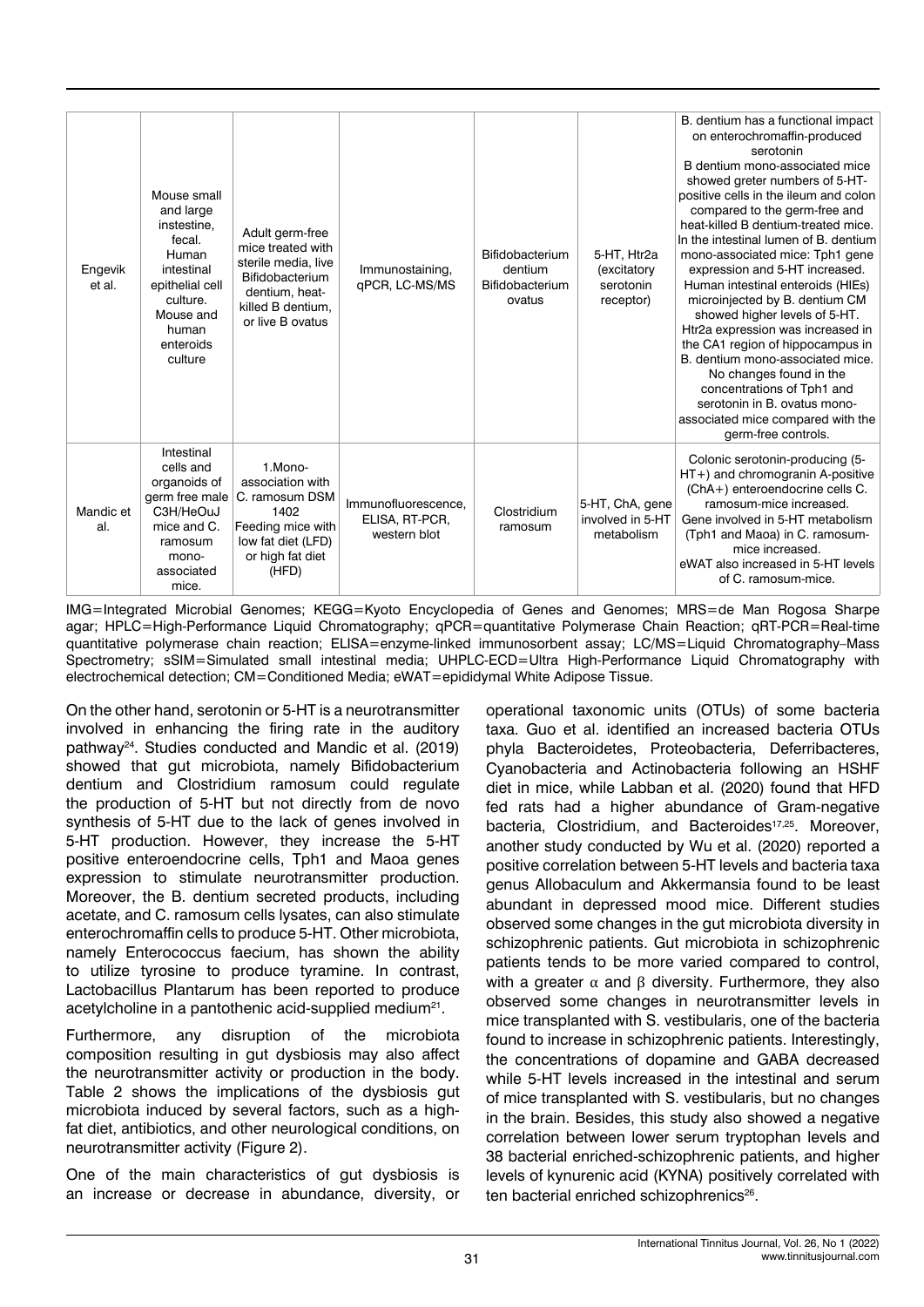|                  |                                                                                                           |                                                      |                                                                                                              |                                                                                                                                                             | Outcome                                                                                                                                |                                                                                                                                                                                                                                                                                                                                                                                                                                                                                                                                                                                                                                                                                                                                                   |  |
|------------------|-----------------------------------------------------------------------------------------------------------|------------------------------------------------------|--------------------------------------------------------------------------------------------------------------|-------------------------------------------------------------------------------------------------------------------------------------------------------------|----------------------------------------------------------------------------------------------------------------------------------------|---------------------------------------------------------------------------------------------------------------------------------------------------------------------------------------------------------------------------------------------------------------------------------------------------------------------------------------------------------------------------------------------------------------------------------------------------------------------------------------------------------------------------------------------------------------------------------------------------------------------------------------------------------------------------------------------------------------------------------------------------|--|
| Authors          | <b>Subject</b>                                                                                            | Intervention                                         | Methods                                                                                                      | Microbiota                                                                                                                                                  | Indicator                                                                                                                              | <b>Results</b>                                                                                                                                                                                                                                                                                                                                                                                                                                                                                                                                                                                                                                                                                                                                    |  |
| Guo et al.       | Adult male KM<br>mice                                                                                     | Administration<br>of HSHF diet                       | UPLC-MS/MS,<br>RNA sequencing                                                                                | phyla<br>Acidobacteria,<br>Verrucomicrobia,<br>Tenericutes,<br>Bacteroidetes,<br>Proteobacteria,<br>Deferribacteres,<br>Cyanobacteria and<br>Actinobacteria | Bacteria<br>OTUs, amine<br>oxidase, COMT,<br>monoamine<br>neurotransmitter                                                             | The HSHF diet induced dysbacteriosis in<br>mice showed by decreased in the OTUs<br>of bacteria of the phyla Verrucomicrobia,<br>Acidobacteria, Tenericutes, and<br>Firmicutes, while the OTUs of bacteria<br>phyla Actinobacteria, Bacteroidetes,<br>Deferribacteres, Proteobacteria, and<br>Cyanobacteria were increased.<br>HSHF diet induced dysbacteriosis in mice<br>affect the level of Amine oxidase (MAOA<br>and MAOB) and also COMT that play a<br>role in oxidizes biogenic amines e.g., 5-HT,<br>epinephrine, norepinephrine, and dopamine.<br>HSHF diet induced changes in the level of<br>some monoamine neurotransmitters in the<br>brain.                                                                                          |  |
| Wu et al.        | Male adult<br>C57BL/6 mice<br>exposed with<br>CRS and<br>control mice                                     | Exposure with<br>chronic restraint<br>stress (CRS)   | 16S rRNA gene<br>sequence &<br>Liquid and gas<br>chromatography<br>mass<br>spectroscopy                      | genus Allobaculum Allobaculum and<br>and Akkermansia                                                                                                        | <b>Bacteria</b><br>taxa genus<br>Akkermansia,<br>norepinephrine,<br>5-HIAA, 5-HT                                                       | Gut microbiota composition and<br>neurotransmitter composition in depressed<br>and control mice were significantly different.<br>Bacteria genus Allobaculum and<br>Akkermansia was the least abundant taxa in<br>depressed mice compared to control.<br>Norepinephrine, 5-HIAA, and 5-HT levels<br>were significantly decreased in depressed<br>mice.<br>5-HT was positively correlated with two<br>bacteria taxa: genus Allobaculum and genus<br>Akkermansia.<br>Norepinephrine and family Spirochaetaceae<br>and genus revotellaceae NK3B31 group<br>were positively correlated.<br>5-HIAA were positively correlated with<br>Alphaproteobacteria and negatively<br>correlated with genus norank_f_<br>Eggerthellaceae.                         |  |
| Gao et al.       | Twelve male<br>Duroc x<br>Landrace x<br>Large White<br>weaned<br>piglets                                  | lleal infusion of<br>either saline or<br>antibiotics | 16S rRNA MiSeq<br>sequencing,<br>hypothalamic<br>transcriptome<br>sequencing,<br>qRT-PCR, and<br>HPLC, ELISA | Lactobacillus,<br>Bifidobacterium,<br>Euryarchaeota,<br>Spirochaetes,<br>Tenericutes,                                                                       | Lactobacillus,<br>Bifidobacterium,<br>Euryarchaeota,<br>Spirochaetes,<br>Tenericutes,<br>GABA,<br>dopamine, 5-HT,<br><b>BDNF, AAAs</b> | Antibiotic infusion in the distal ileal altered<br>the microbiota composition in the colon.<br>Lactobacillus and Bifidobacterium species in<br>the colon were increased following antibiotic<br>infusion, while Euryarchaeota, Spirochaetes<br>and Tenericutes's relative abundance in the<br>feces were significantly decreased.<br>GABA, dopamine, 5-HT, and BDNF<br>concentration in hypothalamus and blood<br>were significantly decreased after antibiotic<br>infusion.<br>An alteration in the gut microbiota following<br>antibiotic infusion correlated with decreased<br>concentration of AAAs in circulation and<br>hypothalamus which also accompanied<br>by the decreased in 5-HT and dopamine<br>concentrations in the hypothalamus. |  |
| Labban<br>et al. | Fecal and<br>brain tissues<br>of twelve male<br>Wistar albino<br>rats (6 controls<br>& 6 HFD fed<br>rats) | Administration<br>of HFD                             | ELISA, bacterial<br>culture                                                                                  | Gram negative<br>bacteria,<br>Clostridium, and<br><b>Bacteroides</b>                                                                                        | Dopamine,<br>glutamate,<br>serotonin,<br>bacterial<br>composition                                                                      | Dopamine and glutamate levels were<br>significantly higher while serotonin levels<br>were significantly lower in brain tissue of the<br>rats treated with high fat diet (obese rats)<br>compared to the lean (control) rats.<br>Bacterial composition changes were noted<br>following high fat diet intake. Gram negative<br>bacteria, Clostridium, and Bacteroides were<br>dominant in obese group compared to the<br>control group which gram-positive bacteria<br>was dominant.                                                                                                                                                                                                                                                                |  |

## **Table 2:** Study on Neurotransmitter Alteration in Dysbiosis Gut Microbiome.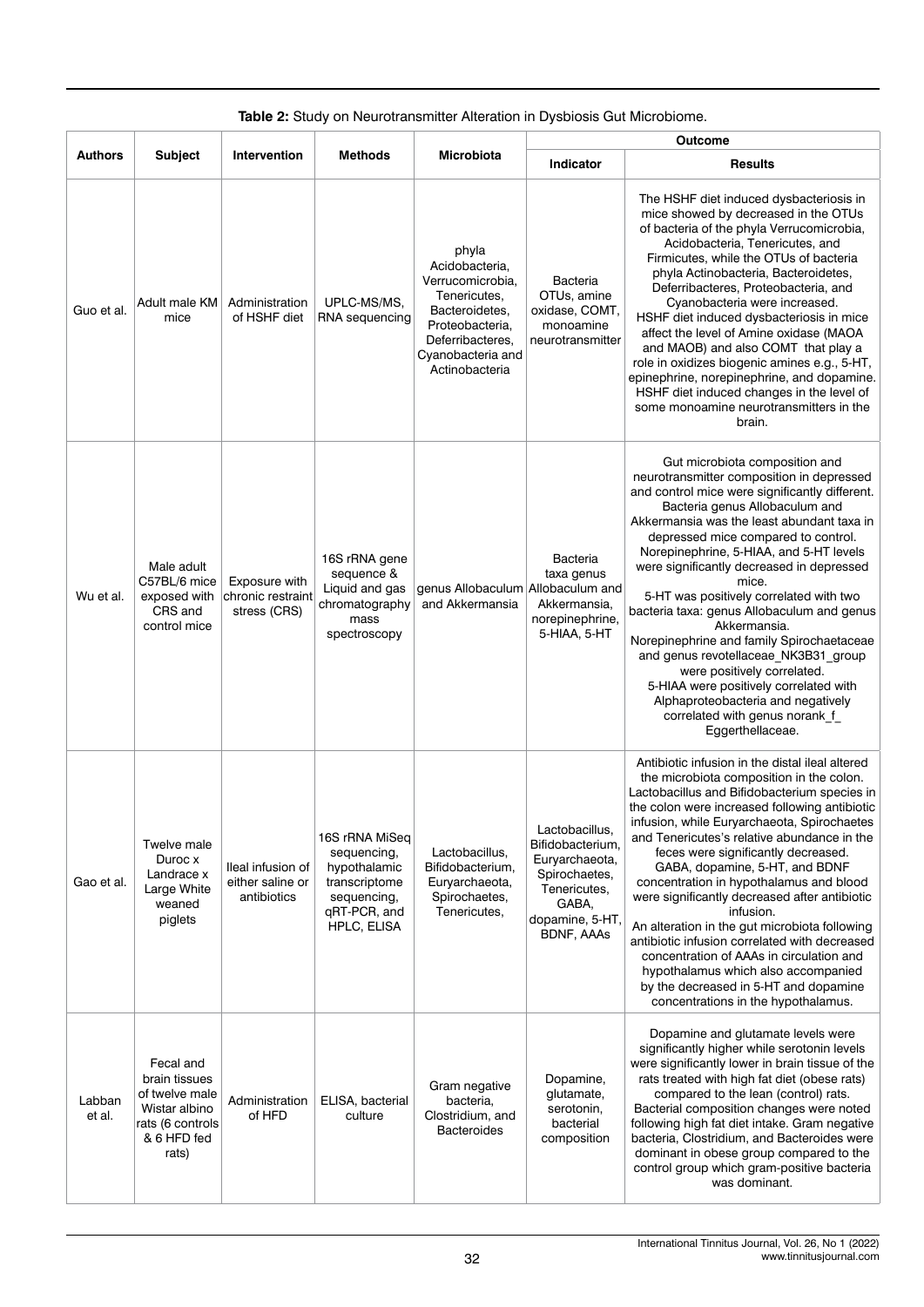| Zhu et al. | Acutely<br>relapsed<br>schizophrenic<br>(ARSCZ) and<br>first-episode<br>schizophrenic<br>(FESCZ)<br>patients<br>& healthy<br>controls<br>Male C57BL/6<br>J mice<br>transplanted<br>with bacteria<br>or saline | Transplantation<br>of S.<br>vestibularis<br>ATCC 49124 or<br>S. thermophilus<br>ST12, or saline<br>(control) via<br>oral gavage | Shotgun<br>metagenomic<br>sequencing,<br>ELISA, LC-MS,<br>UHPLC-MS | S. vestibularis | $\alpha$ diversity,<br>$\beta$ diversity,<br>dopamine,<br>GABA, 5-HT,<br>tryptophan | Gut microbial $\alpha$ diversity at the genus level<br>was greater and $\beta$ diversity at the genus<br>and microbial gene level was higher in<br>schizophrenic patients.<br>Akkermansia muciniphila, Bacteroides<br>plebeius, Clostridium symbiosum,<br>Eubacterium siraeum, Cronobacter<br>sakazakii/turicensis, Veillonella parvula,<br>S. vestibularis, Alkaliphilus oremlandii,<br>Enterococcus faecium, Bifidobacterium<br>longum, and Bifidobacterium adolescentis<br>were significantly enriched in schizophrenia<br>Dopamine levels in serum, intestinal<br>contents, and colonic tissue were<br>significantly lower in S. vestibularis-treated<br>mice, and GABA levels in the intestinal<br>contents were decreased shortly after<br>transplantation.<br>5-HT levels were increased in the intestinal<br>contents of S. vestibularis-treated mice<br>throughout the behavioral test.<br>Neurotransmitter levels in the brain were not<br>affected by the S. vestibularis transplantation,<br>but tryptophan levels decreased in prefrontal<br>cortex of S. vestibularis-treated mice. |
|------------|---------------------------------------------------------------------------------------------------------------------------------------------------------------------------------------------------------------|---------------------------------------------------------------------------------------------------------------------------------|--------------------------------------------------------------------|-----------------|-------------------------------------------------------------------------------------|---------------------------------------------------------------------------------------------------------------------------------------------------------------------------------------------------------------------------------------------------------------------------------------------------------------------------------------------------------------------------------------------------------------------------------------------------------------------------------------------------------------------------------------------------------------------------------------------------------------------------------------------------------------------------------------------------------------------------------------------------------------------------------------------------------------------------------------------------------------------------------------------------------------------------------------------------------------------------------------------------------------------------------------------------------------------------------------------------|
|------------|---------------------------------------------------------------------------------------------------------------------------------------------------------------------------------------------------------------|---------------------------------------------------------------------------------------------------------------------------------|--------------------------------------------------------------------|-----------------|-------------------------------------------------------------------------------------|---------------------------------------------------------------------------------------------------------------------------------------------------------------------------------------------------------------------------------------------------------------------------------------------------------------------------------------------------------------------------------------------------------------------------------------------------------------------------------------------------------------------------------------------------------------------------------------------------------------------------------------------------------------------------------------------------------------------------------------------------------------------------------------------------------------------------------------------------------------------------------------------------------------------------------------------------------------------------------------------------------------------------------------------------------------------------------------------------|

HSHF=High Sugar High Fat; UPLC-MS/MS=Ultra Performance Liquid chromatography–mass spectrometry; OTUs=Operational taxonomic units; MAO=monoamine oxidase; COMT=Cathecol O-methyl-transferase; CRS=chronic restraint stress; qRT-PCR=quantitative reverse transcription-PCR; HPLC=high performance liquid chromatography; BDNF=brain-derived neurotrophic factor; AAAs=aromatic amino acids; HFD=high fat diet



**Figure 2:** Schematic Illustration of Healthy Gut-Brain Communication.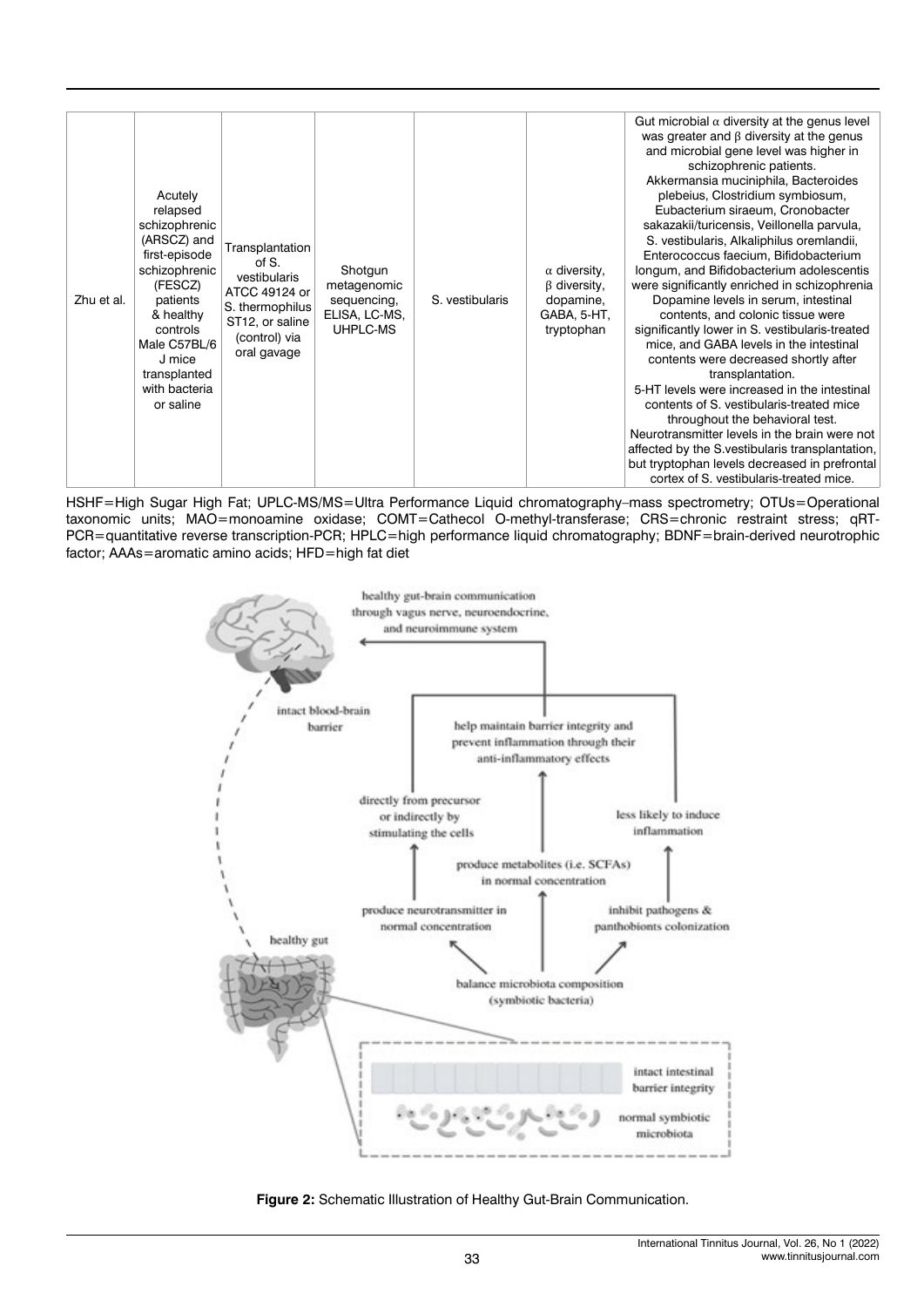In addition, gut dysbiosis, also associated with an altered gut barrier, subsequently leads to the impairment of bloodbrain barrier permeability and neuroinflammation, which may contribute to the generation of several neurological diseases<sup>27</sup>. Table 3 describes some findings of the impact of gut dysbiosis on neuroinflammation, mainly through the activation of some proinflammatory mediators and pathways (Figure 3).

Numerous critical pro-inflammatory cytokines, namely TNF- $\alpha$ , IFN- $\gamma$ , IL-6, and IL-12, were increased in gut dysbiosis induced by several factors, including bacterial infection, high fat diet, and medical conditions such as Alzheimer's and Parkinson's diseases<sup>25,28,29</sup>. Furthermore, analyzed a positive correlation between plasma concentrations of

TNF-α and Bacteroides abundance and between IFN-γ and Verrucomicrobia in Parkinson patients suggesting that microbiota alteration contributes to the systemic inflammation involved in the disease progression<sup>29</sup>.

On the other hand, different studies showed increased concentrations of SCFAs in immune-activated schizophrenic patients. SCFAs is a bacterial metabolite that has essential functions in maintaining the gut epithelial barrier and has an anti-inflammatory effect by increasing anti-inflammatory and decreasing the proinflammatory cytokines<sup>30</sup>. However, reported an increase in several proinflammatory cytokines in immune-activated proinflammatory cytokines in immune-activated schizophrenic patients and mice model of schizophrenia following SCFAs supplementation<sup>31</sup>.

|                |                                                                           |                                                              |                                                                                                                                               | Outcome                                                                             |                                                                                                                                                                                                                                                                                                                                                                                                                                                                                                                                                                                                                                                                                                                                                                                                                                      |  |  |
|----------------|---------------------------------------------------------------------------|--------------------------------------------------------------|-----------------------------------------------------------------------------------------------------------------------------------------------|-------------------------------------------------------------------------------------|--------------------------------------------------------------------------------------------------------------------------------------------------------------------------------------------------------------------------------------------------------------------------------------------------------------------------------------------------------------------------------------------------------------------------------------------------------------------------------------------------------------------------------------------------------------------------------------------------------------------------------------------------------------------------------------------------------------------------------------------------------------------------------------------------------------------------------------|--|--|
| <b>Authors</b> | <b>Subject</b>                                                            | Intervention/<br><b>Treatment</b>                            | <b>Methods</b>                                                                                                                                | Indicator                                                                           | Result                                                                                                                                                                                                                                                                                                                                                                                                                                                                                                                                                                                                                                                                                                                                                                                                                               |  |  |
| Wu et al.      | Drosophila<br>infected amyloid<br>transgenic<br>$(A\beta42)$              | Enteric dysbiosis induced<br>by oral infection with<br>Ecc15 | Western blotting,<br>immunostaining, qRT-<br><b>PCR</b>                                                                                       | TNF- $\alpha$ expression,<br><b>JNK activity, AMPs</b>                              | TNF- $\alpha$ was upregulated in the brain<br>of the Drosophila infected amyloid<br>transgenic ( $A\beta$ 42) and further<br>dysregulation occurred following<br>enteric dysbiosis induced by oral<br>infection with Ecc15.<br>JNK activity increased in flies<br>expressing $A\beta 42$ with Ecc15 infection.<br>Four different AMPs (Dpt, Drs, AttA,<br>CecA1) were upregulated in the<br>amyloid transgenic Drosophila brain<br>after enteric infection.                                                                                                                                                                                                                                                                                                                                                                          |  |  |
| Zhu et al.     | Schizophrenia<br>patients &<br>healthy controls.<br>Male C57BL/6J<br>mice | <b>LPS</b> stimulation                                       | Shotgun metagenomic<br>sequencing, qPCR<br>gas chromatography-<br>triple quadrupole mass<br>spectrometry<br>(GC-QQQ-MS) assay,<br>immunoassay | $SCFAs, \alpha$ -diversity<br>of gut microbiota,<br>immune signature                | In Schizophrenia patients: total<br>concentrations of SCFAs increased<br>and positively correlated with<br>the increase of $\alpha$ -diversity of gut<br>microbiota.<br>In Schizophrenia patients with<br>immune-activated (IA): greater<br>$\alpha$ -diversity included bacteria that<br>produced SCFAs.<br>TNF- $\alpha$ , IL-1 $\beta$ , IL-6 secretion and NF- $\kappa$ B<br>activation (LPS-stimulated) enhanced<br>with pre-incubation of SCFAs in the<br>PBMCs of IA patients.<br>In PBMCs IA patients: levels of mRNA<br>of GPR41, GPR43, NF- $\kappa$ B, TNF $\alpha$ ,<br>T-bet, RORC, STAT3, IL-1B, IL-6, and<br>IL-17a increased, and level of Foxp3<br>and IL-10 decreased.<br>IL-6 and TNF- $\alpha$ in serum, IL-6 in PFC<br>and hippocampus of adult offspring<br>of MIA mice were upregulated after<br>SCFA intake. |  |  |
| Labban et al.  | <b>Male Wistar</b><br>albino rats                                         | High Fat Diet (HFD) intake ELISA, bacterial culture          |                                                                                                                                               | Bacterial<br>composition,<br>Neuroinflammatory<br>cytokines (IL-6 and<br>$II-12$ ). | Bacterial composition changes<br>following HFD intake<br>In HFD-rat (obese group): Gram<br>negative bacteria, Clostridium, and<br>Bacteroides were dominant<br>In control group: Gram-positive<br>bacteria was dominant.<br>Cytokines IL-6 and IL-12 higher in<br>HFD-rats.<br>Those cytokines showed negative<br>correlation with serotonin and positive<br>correlation with dopamine and<br>glutamate.                                                                                                                                                                                                                                                                                                                                                                                                                             |  |  |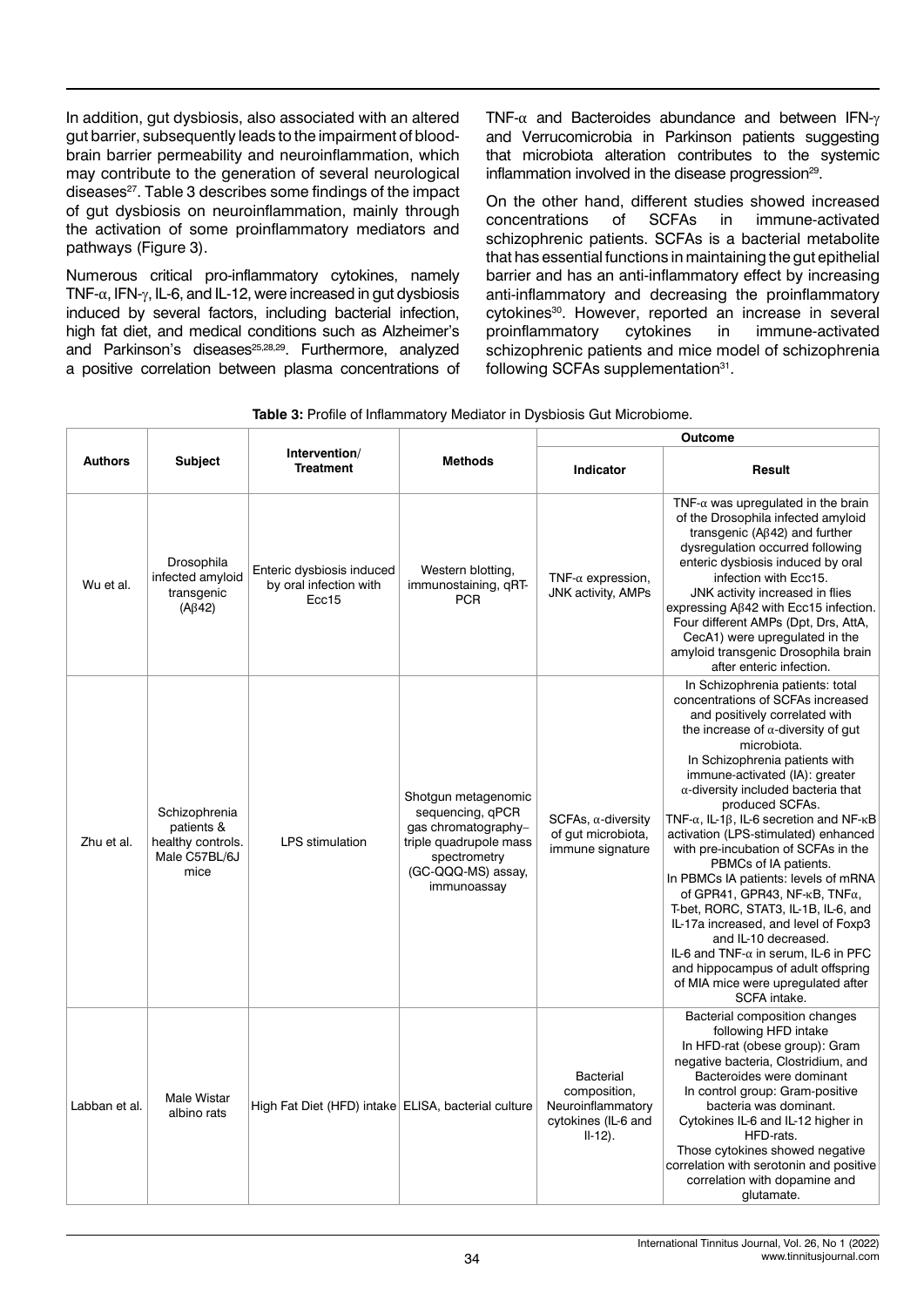| Lin et al. | Parkinson's<br>diseases (PD)<br>patients &<br>healthy controls. | None | 16 rRNA gene amplicon<br>and sequencing &<br>multiplex immunoassay | Plasma pro-<br>inflammation<br>cytokine, Gut<br>microbiota diversity<br>and richness. | TNF- $\alpha$ and IFN- $\gamma$ plasma levels<br>increased in PD.<br>Gut microbiota in PD more diverse<br>and richer, with relative abundance<br>of Akkermansia, Parabacteroides,<br>Verrucomicrobia, Butyricimonas,<br>Enterococcus, Veillonella.<br>Odoribacter, Mucispirillum, Bilophila,<br>and Lactobacillus.<br>Bacteroides abundance showed<br>positive correlation with $TNF$ - $\alpha$ plasma<br>concentrations<br>Verrucomicrobia abundance showed<br>positive correlation IFN- $\gamma$ plasma<br>concentrations. |
|------------|-----------------------------------------------------------------|------|--------------------------------------------------------------------|---------------------------------------------------------------------------------------|-------------------------------------------------------------------------------------------------------------------------------------------------------------------------------------------------------------------------------------------------------------------------------------------------------------------------------------------------------------------------------------------------------------------------------------------------------------------------------------------------------------------------------|
|------------|-----------------------------------------------------------------|------|--------------------------------------------------------------------|---------------------------------------------------------------------------------------|-------------------------------------------------------------------------------------------------------------------------------------------------------------------------------------------------------------------------------------------------------------------------------------------------------------------------------------------------------------------------------------------------------------------------------------------------------------------------------------------------------------------------------|



**Figure 3:** Proposed Mechanism of Gut Dysbiosis Induce Tinnitus.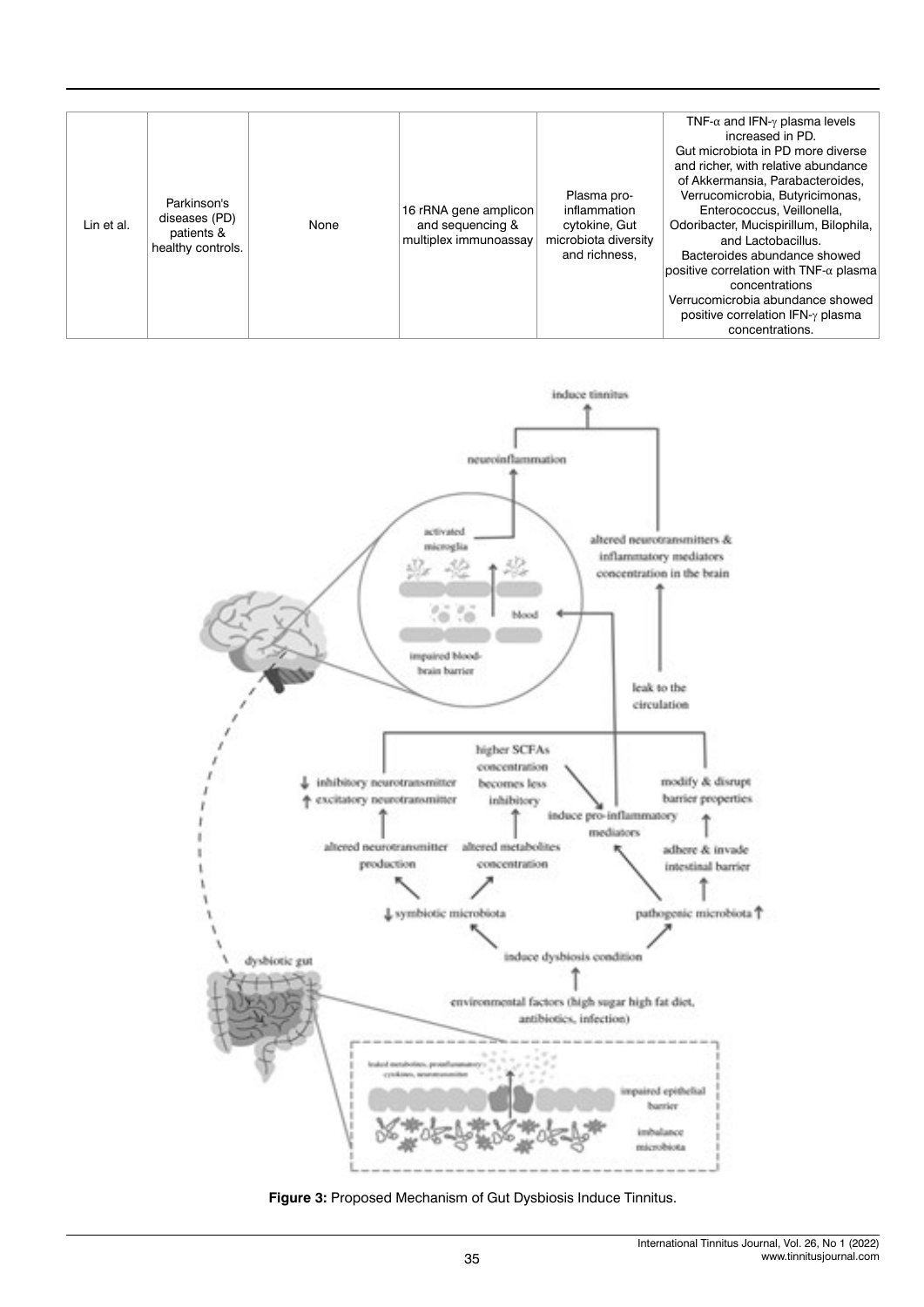This result may be related to the findings that showed excessive concentration of SCFAs can be less inhibitory, thus can increase the production of pro-inflammatory cytokines, inducing an inflammatory response instead of their known anti-inflammatory effect<sup>31-33.</sup>

While there is no firm evidence of gut dysbiosis involvement in tinnitus yet, several studies have described some changes in the neurotransmitters' activity and neuroinflammatory mediators in the central auditory pathway associated with tinnitus; this may indicate the role of gut dysbiosis in the tinnitus mechanism. One of the neurotransmitters altered in tinnitus is dopamine. As shown in Table 4, the extracellular dopamine levels decreased in mice following salicylate-induced tinnitus<sup>34</sup>. Dopamine is a monoamine neurotransmitter that can exert heterogeneous effects in the auditory system. Dopamine can increase or decrease neural activity, although the most significant impact is reducing its responsiveness<sup>35</sup>. Another study found a decrease in Gabra1 mRNA, which encodes  $\alpha$ 1 subunits of GABAA receptors after auditory nerve damage. They also noted changes in excitatory/inhibitory indices in the auditory cortex and inferior colliculus of denervated mice that tend towards hyperexcitability<sup>36</sup>. Besides, Deng et al. (2020) have examined the occurrence of tinnitus was prevented by the infusion of M-8324, thus increasing the GABAergic inhibitory responses<sup>37.</sup>

| <b>Table 4: Profile of Neurotransmitter Activity in Central Auditory Pathway.</b> |
|-----------------------------------------------------------------------------------|
|-----------------------------------------------------------------------------------|

| <b>Authors</b>     | <b>Subject</b>                                                                                | Intervention/                                                                                                                                                                                   | <b>Methods</b>                                                                          | Outcome                                                          |                                                                                                                                                                                                                                                                                                                                                                                                                                                                                                                                                                                                                                                                                                                                                                                                                                                                                                                     |  |
|--------------------|-----------------------------------------------------------------------------------------------|-------------------------------------------------------------------------------------------------------------------------------------------------------------------------------------------------|-----------------------------------------------------------------------------------------|------------------------------------------------------------------|---------------------------------------------------------------------------------------------------------------------------------------------------------------------------------------------------------------------------------------------------------------------------------------------------------------------------------------------------------------------------------------------------------------------------------------------------------------------------------------------------------------------------------------------------------------------------------------------------------------------------------------------------------------------------------------------------------------------------------------------------------------------------------------------------------------------------------------------------------------------------------------------------------------------|--|
|                    |                                                                                               | <b>Treatment</b>                                                                                                                                                                                |                                                                                         | <b>Indicator</b>                                                 | Result                                                                                                                                                                                                                                                                                                                                                                                                                                                                                                                                                                                                                                                                                                                                                                                                                                                                                                              |  |
| Tang &<br>Trussell | C57BL/6J<br>wild-type mice<br>or transgenic<br>GlyT2-EGFP<br>mice brain slices<br>preparation | Bath application of<br>10 $\mu$ M 5-HT                                                                                                                                                          | Electrophysiology<br>and paired<br>recordings                                           | Spontaneous<br>firing, EPSCs, PPR                                | The spontaneous firing of fusiform cells was<br>enhanced after 5-HT application.<br>Application of 5-HT in mice reduced the EPSCs<br>of the Auditory Nerve Fiber (ANF) and increase<br>its PPR, yet did not affect the PF EPSCs and<br>PPR.<br>5-HT depolarized the membrane potential<br>and increased the spontaneous spike activity<br>of vertical cells, but did not affect the resting<br>membrane and spike activity in cartwheel cells.<br>The inhibitory synapses were not directly affected<br>by 5-HT.                                                                                                                                                                                                                                                                                                                                                                                                    |  |
| Deng et al.        | C57BL/6J mice<br>cell and brain<br>slices and<br>GAD67-GFP<br>knock-in mice                   | Implantation of<br>osmotic pump &<br>exposure of pure<br>tone 8 kHz noise                                                                                                                       | In vitro and In vitro<br>electrophysiology,<br>gap detection,<br>immunofluorescence     | Spontaneous and<br>sound-evoked<br>spiking, gap<br>detection     | An NMDAR-PAMs, M-8324, selectively increases<br>NMDAR responses on inhibitory neurons.<br>M-8324 increased spontaneous and sound-<br>evoked spiking in GABAergic inhibitory neurons<br>and decreased the responses of excitatory<br>neurons, but the decreased was greater in<br>spontaneous than sound-evoked spiking.<br>M-8324 was found to prevents tinnitus by<br>significantly suppressing the deficit in gap<br>detection in noise exposure model compared to<br>the Veh group.                                                                                                                                                                                                                                                                                                                                                                                                                              |  |
| Wang et al.        | Healthy adult<br>male Sprague-<br>Dawley rats                                                 | Intraperitoneal<br>administration of<br>350 mg/kg sodium<br>salicylate                                                                                                                          | GPIAS, High<br>Performance Liquid<br>Chromatography<br>and electrochemical<br>detection | Extracellular<br>dopamine                                        | GPIAS was significantly decreased at 12 kHz and<br>16kHz in rats 2 hours after SS treatment.<br>Extracellular dopamine levels were significantly<br>decrease in caudate putamen rats treated<br>with sodium salicylate compared to the saline<br>(control) group in which the levels of extracellular<br>dopamine remained stable.                                                                                                                                                                                                                                                                                                                                                                                                                                                                                                                                                                                  |  |
| Balaram et al.     | CBA/CaJ male<br>mice<br>Transgenic mice<br>C57BL6                                             | Administration of<br>ouabain solution (for<br>unilateral cochlear<br>denervation) and<br>distilled water (for<br>control)<br>Short term unilateral<br>deafening with<br>sterile distilled water | Fluorescent in situ<br>hybridization and<br>quantitative image<br>analysis              | Gria2 mRNA,<br>Gabra1 mRNA,<br>excitatory/<br>inhibitory indices | After 30 days of contralateral auditory<br>denervation, the levels of Gria2 mRNA which<br>encodes GluA2 subunits of AMPA was increased<br>and the levels of Gabra1 mRNA transcripts which<br>encodes $\alpha$ 1 subunits of GABAA receptors was<br>decreased in both inferior colliculus and auditory<br>cortex.<br>Gria2 elevations and Gabra1 reductions was<br>more pronounced in auditory cortex than inferior<br>colliculus.<br>Excitatory/Inhibitory indices were more<br>positive (tended towards hyperexcitability) in<br>both auditory cortex and inferior colliculus of<br>denervated mice compared to the control group.<br>The reduction of Gabra1 and Gria2 transcription<br>levels were equivalent in shorter period of<br>cochlear denervation (5 days), there was no clear<br>change in Excitatory/Inhibitory indices in mice<br>induced short-term unilateral deafness compared<br>to the control. |  |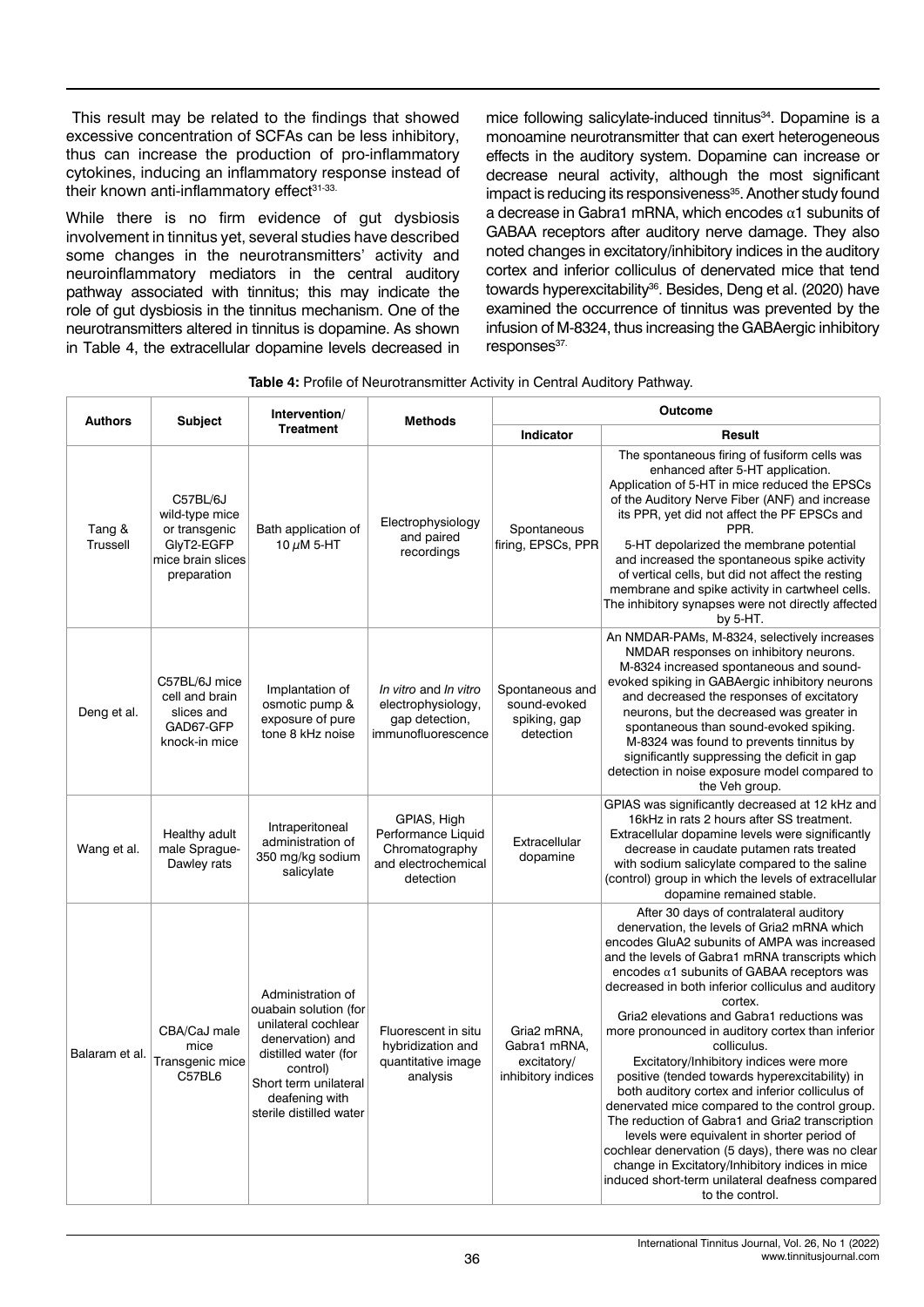In addition, several studies have been conducted to assess the changes in some neuroinflammatory mediators, particularly following noise exposure and salicylate injection, as provided in Table 5. Furthermore, activation of neuroglia and microglia characterized by the changes in shape from ramified into an activated non-ramified or

amoeboid form were also noted in noise-induced and salicylate-induced tinnitus, proving the contribution of neuroinflammation in tinnitus<sup>15,38</sup>.

Wang et al. found that  $TNF-\alpha$  concentrations increased after noise exposure in mice. They also observed alteration in gap detection performance in wild-type, and

| <b>Authors</b> | <b>Subject</b>                                                      | Intervention/                                                                                                                                          | <b>Methods</b>                                                     | Outcome                                                                            |                                                                                                                                                                                                                                                                                                                                                                                                                                                                                                                                                                                                                                                                                                                                                                                                                                                                                                                                                                               |
|----------------|---------------------------------------------------------------------|--------------------------------------------------------------------------------------------------------------------------------------------------------|--------------------------------------------------------------------|------------------------------------------------------------------------------------|-------------------------------------------------------------------------------------------------------------------------------------------------------------------------------------------------------------------------------------------------------------------------------------------------------------------------------------------------------------------------------------------------------------------------------------------------------------------------------------------------------------------------------------------------------------------------------------------------------------------------------------------------------------------------------------------------------------------------------------------------------------------------------------------------------------------------------------------------------------------------------------------------------------------------------------------------------------------------------|
|                |                                                                     | <b>Treated</b>                                                                                                                                         |                                                                    | Indicator                                                                          | Result                                                                                                                                                                                                                                                                                                                                                                                                                                                                                                                                                                                                                                                                                                                                                                                                                                                                                                                                                                        |
| Wang et al.    | Wild type mice<br>$(C57BL/6J)$ and<br>$TNF-\alpha$ knockout<br>mice | Noise exposure<br>TNF- $\alpha$ infusion<br>PLX3397 (inhibitor of<br>CSF1R) injection.<br>3,6'-dithiothalidomide<br>(dTT) TNF- $\alpha$<br>inhibitor). | RT-qPCR<br>Gap detection test                                      | TNF- $\alpha$<br>expression.,<br>Microglia shape,<br>Gap detection<br>performance. | $TNF-\alpha$ mRNA level increased in wild type mice<br>following noise exposure.<br>Microglia shape were non-ramified or amoeboid<br>on 5-day post noise exposure in wild-type mice,<br>but remained ramified in knockout mice.<br>Gap detection performance altered in wild-type<br>mice but not in TNF- $\alpha$ knockout mice, but altered<br>gap detection performance in wild-type mice<br>and TNF- $\alpha$ knockout mice was found after TNF- $\alpha$<br>infusion.<br>PLX3397 intraperitoneal injection for 21 days<br>prevented an increase expression of TNF- $\alpha$ after<br>noise exposure and also results in improved gap<br>detection performance.<br>Administration of 3,6'-dithiothalidomide (dTT)<br>prevented an increase in TNF- $\alpha$ expression and<br>microglia morphological changes after noise<br>exposure. Also prevented increasing of other<br>proinflammatory cytokines (IL-1 $\beta$ , IL-18, and<br>NLRP3) 10 days after noise exposure. |
| Chen et al.    | Mice<br>Treated<br>Untreated<br>Rehabilitated                       | Salicylate injection                                                                                                                                   | RT-qPCR, western blot<br>analysis                                  | TNF- $\alpha$ gene,<br>NR2A mRNA<br>and protein,<br>IL-6 mRNA and<br>protein       | TNF- $\alpha$ gene expression upregulated in chronic<br>salicylate injection<br>NR2A mRNA and protein expression upregulated<br>in mice treated with salicylate for 7 continuous<br>days which developed tinnitus-like behaviour<br>compared to the control group, acute treatment<br>group, and rehabilitation group.<br>IFN-y gene expression downregulated in mice<br>treated with salicylate chronically for 7 days.<br>IL-6 mRNA and protein expression not altered in<br>any group.                                                                                                                                                                                                                                                                                                                                                                                                                                                                                     |
| Deng et al.    | Male C57BL/6<br>mice                                                | Noise exposure<br>TNF- $\alpha$ infusion                                                                                                               | Gap detection<br>test, PPI test,<br>immunofluorescence<br>staining | Gap detection<br>performance                                                       | $TNF-\alpha$ infusion and noise exposure caused<br>impairment in both gap detection performances<br>and PPI, but TNF- $\alpha$ infusion or noise exposure<br>alone did not impaired both.<br>TNF- $\alpha$ infusion and noise exposure<br>caused changes in microglial morphology<br>(deramification), but noise exposure or<br>TNF- $\alpha$ infusion alone did not cause microglial<br>deramification.<br>Only mice that had received $TNF-\alpha$ infusion and<br>noise exposure showed a reduction in PV+<br>neuron density.                                                                                                                                                                                                                                                                                                                                                                                                                                              |
| Xia et al.     | Male Sprague-<br>Dawley rats                                        | Salicylate injection                                                                                                                                   | Western blotting, qPCR,<br>immunohistochemical<br>staining         | GFAP and Iba1<br>gene, Astrocyte<br>EP/C, Microglia<br>$EP/$ , IL1 $\beta$ protein | GFAP expression increased both in A1 cortex<br>and MGB at 4 hours after acute and chronic<br>salicylate treatment.<br>Number of astrocyte EP/C in A1 cortex increased<br>following chronic salicylate treatment, but not in<br>the MGB.<br>Iba1 expression increased both in A1 cortex and<br>MGB after chronic salicylate treatment, but no<br>obvious changes in microglia morphology both<br>in A1 cortex and MGB<br>Number of microglia EP/C increased in MGB<br>after chronic salicylate treatment.<br>IL-1ß protein level increased in A1 cortex after<br>acute and chronic salicylate treatment, but the<br>level of IL-1 $\beta$ almost constant in MGB of mice<br>treated with chronic salicylate.                                                                                                                                                                                                                                                                   |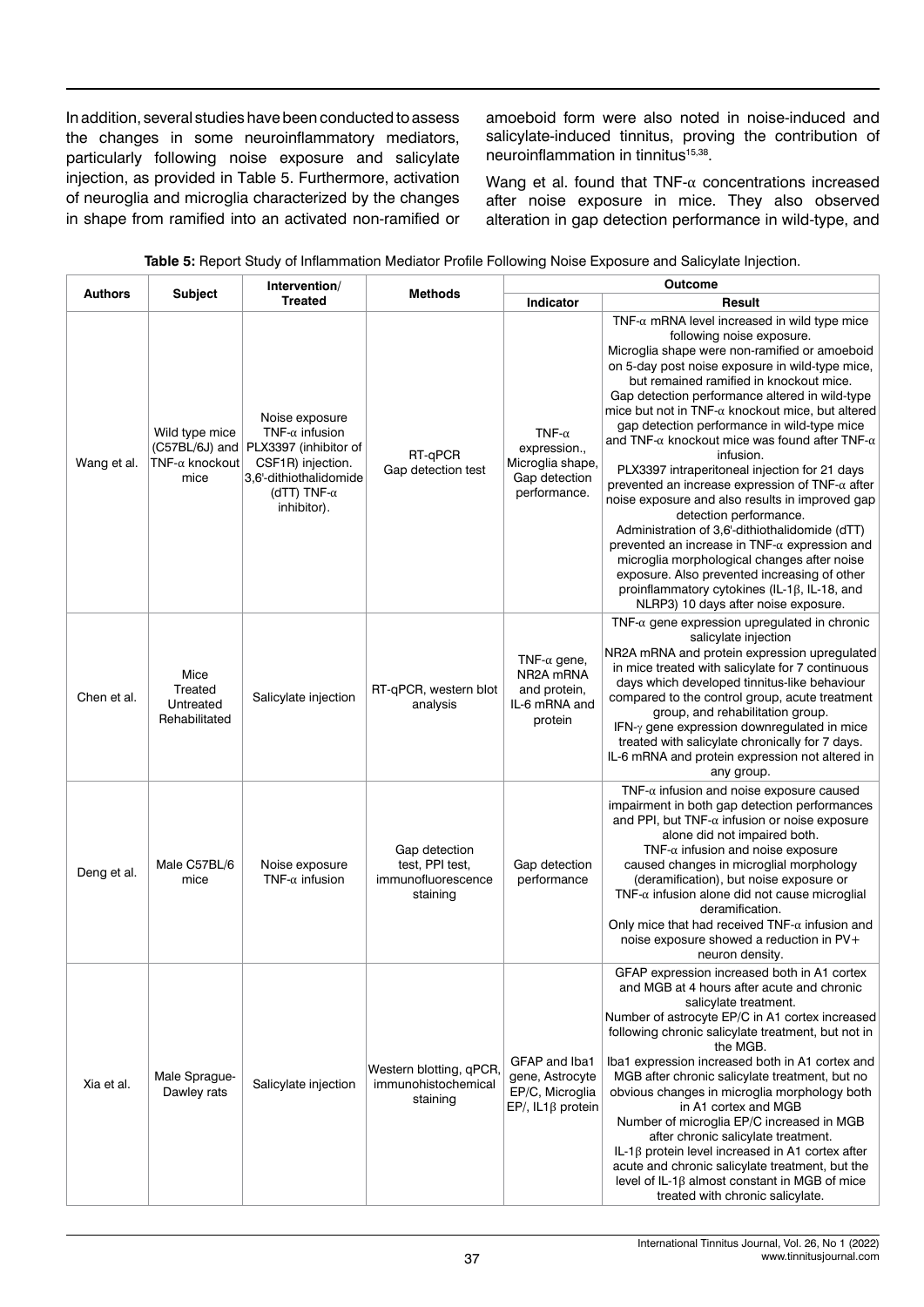TNF- $\alpha$  infused mice but not in TNF- $\alpha$  knockout mice. Also demonstrated that mice exposed to noise exposure and TNF- infusion experienced impaired gap detection performance and PPI. However, changes did not occur with exposure to TNF- $\alpha$  or noise alone. In addition, they also noted changes in microglial morphology to non-ramified or activated amoeboid forms after noise exposure and TNF-α infusion, whereas TNF-α knockout mice showed no changes<sup>15,39</sup>.

In another study, observed an increase in TNF- $\alpha$ gene expression and NR2A mRNA levels after chronic salicylate injection for seven days continuously in mice, in contrast to IFN-γ gene expression tended to decrease<sup>40</sup>. Meanwhile, explored neuroglial activation in salicylateinduced tinnitus. They found an increased expression of GFAP and Iba1, specific markers for astrocyte and microglia activation, respectively, in cortex A1 and MGB after salicylate treatment. In addition, there was an increase in IL-1β protein levels in the A1 cortex of mice after acute and chronic salicylate injection<sup>38-42</sup>.

# **DISCUSSION**

In general, based on the putative mechanisms that have been studied, tinnitus can be divided into cochleartype and central-type. Cochlear-type tinnitus suggests aberrant activity in the peripheral auditory system, which could happen at the pre-cochlear or cochlear nerve level. Spontaneous Otoacoustic Emissions (SOAEs), hair cells damaged induced by noise exposure or ototoxic agents are some factors that contribute to this cochlear mechanism, altering the endocochlear potential to propagate through the auditory pathway to the cortex, generating tinnitus<sup>43</sup>. Meanwhile, the central-type tinnitus hypothesized that tinnitus generation is primarily influenced by the aberrant neural activity in the central auditory system and not by pre-existing cochlear damage<sup>43</sup>. These proposed mechanisms were strengthened by some studies showing that sectioning the auditory nerve bilaterally did not necessarily terminate the noise perception in tinnitus patients. Since then, many studies have been conducted to better understand the central mechanism of tinnitus.

Of this central-type tinnitus, two significant factors have been thought to contribute to the development of tinnitus, specifically the increased central gain about the maladaptive neural plasticity and neuroinflammation. A reduction or loss of auditory input may result in the decrease of inhibitory neurotransmitters. Additionally, the excitatory neurotransmitter increases, causing a shift in excitatoryinhibitory balances14,44. Concurrently, neuroinflammation is defined by increased proinflammatory cytokines and microglial activation.

**The Microbiota-Gut-Brain Axis and Neurotransmitter Production:** The human gut microbiota refers to the community of trillions of commensal and symbiotic microorganisms living in our intestines. Gram-positive bacteria usually dominate the normal gut, and the most dominant bacterial phyla in the mammalian gut are Actinobacteria, Bacteroidetes, Firmicutes, and Proteobacteria25,45,46. Maintaining this gut microbiota balance is essential to the whole body's health. Numerous studies have shown that gut microbial community alterations may contribute to several diseases pathogenesis; among these are inflammatory bowel disease<sup>47,48</sup>, obesity<sup>49</sup>, multiple sclerosis<sup>50</sup>, and neurodegenerative or neuropsychiatric disorders such as Parkinson's<sup>29</sup>, Alzheimer's, 28 schizophrenia, 26 autism spectrum disorders<sup>51</sup>, and depression<sup>16</sup>.

Bidirectional communication exists between gut microbiota and CNS via the gut-brain axis. The bottomup communication is thought to involve mainly the metabolic, immune, endocrine, and neural systems via the autonomic vagus nerve.32,45,52. Bacterial metabolites, i.e. short-chain fatty acids (SCFAs), tryptophan metabolites, and secondary bile acids (2BAs), are mediators for this communication. These metabolites propagate signals mainly by interacting with Enterochromaffin Cells (ECCs), Enteroendocrine Cells (EECs), and the mucosal immune system. However, some can cross the intestinal barrier and enter systemic circulation or even cross the bloodbrain border<sup>52,53</sup>.

Moreover, recent studies have shown that gut microbiota also plays a role in producing neuroactive molecules, either by directly producing them from the precursor or indirectly by stimulating the cells to produce neurotransmitters, thereby contributing to gut-brain signaling. Bifidobacterium, Bacteroides, Parabacteroides, and Eubacterium showed the ability to produce neurotransmitter GABA from the precursor glutamate or succinate. Besides, Lactobacillus have been shown to produce acetylcholine and tyramine<sup>18-21</sup> Additionally, Bifidobacterium and Clostridium can stimulate the 5-HT production by enterochromaffin cells, and it is estimated that around 90% of the serotonin needed for CNS function is produced by gut microbiota $22,23,46$ .

**Gut Microbiota Dysbiosis and Neuroinflammation:**  One of the most important pathways for gut-brain communication is the neuroimmune system. There is increasing evidence that gut microbiota can modulate brain immune function through the production of inflammatory cytokines, reactive oxygen species, and microglia maturation and activation<sup>54</sup>. A study on germfree (GF) mice and specific-pathogen free (SPF) mice showed that the microglia mRNA genes profiles and the CNS histology in GF and SPF mice were markedly different. GF mice demonstrated a lower level of genes needed for cell activation and type I IFN receptor signaling. Furthermore, microglia in GF mice failed to evolve to their activated shape when induced by LPS injection, and the innate immune response was also found to be impaired in GF mice compared to SPF mice<sup>55</sup>.

Another study showed a correlation between the abundance of bacteria genus Bacteroides and Verrucomicrobia. They increased plasma levels of TNF-α and IFN- $\gamma$  in humans with Parkinson's disease (PD)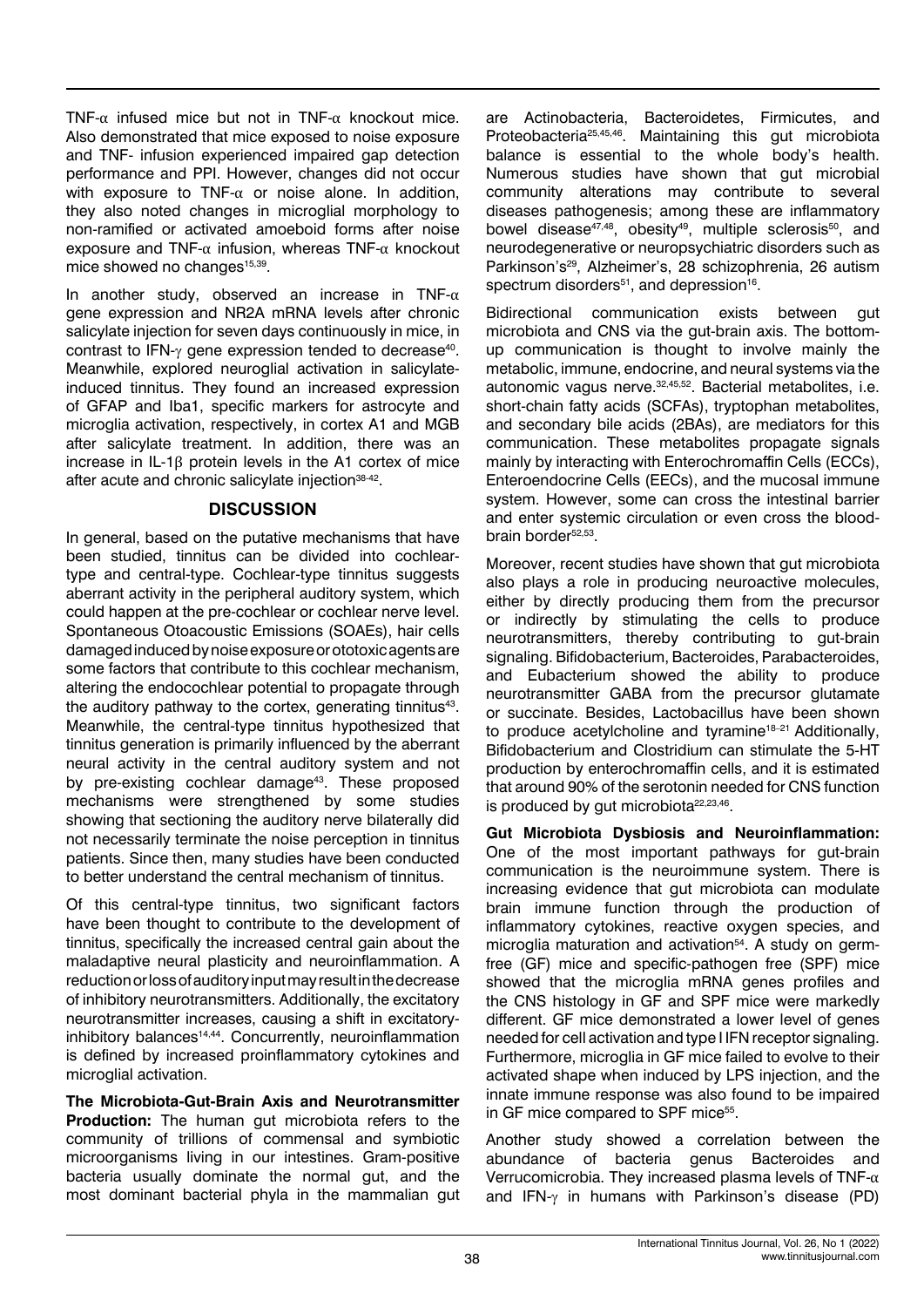compared to the healthy control<sup>29</sup>. A Parkinson's disease mice model also showed the gut microbiota involvement in modulating inflammatory cytokines, particularly IL-6 and microglia activation. Mice given PD-derived microbial donors developed an increased motor dysfunction and microglial activation compared to GF mice. Furthermore, bacterial metabolite SCFAs also showed the same results<sup>56</sup>. Hence, these results demonstrated the importance of gut microbiota in neuroinflammation and neurodegenerative disease.

In addition, numerous studies have provided evidence of the effect of intestinal microbiota dysbiosis on the integrity of the host epithelial barrier. For example, environmental factors such as infections, high-fat diet and antibiotics can cause dysbiosis characterized by reduced symbiotic microbiota and loss of essential metabolites; these can induce a pro-inflammatory response and intestinal leakage due to impaired intestinal barrier integrity<sup>57,58</sup>. Another study showed that the BBB permeability of mice lacking a normal gut microbiota was increased. This may be caused by the decreased expression of occludin and claudin-5, which is the transmembrane tight junction protein. Moreover, recolonization with more complex microbiota and SCFAs producing bacteria improved the BBB integrity<sup>54,59</sup>. Taken together, this gut dysbiosis, intestinal epithelial barrier disruption, neuroinflammation, and loss of blood-brain barrier integrity may contribute to the pathogenesis of several neurological diseases.

#### **The Potential Role of Gut Dysbiosis in Inducing Tinnitus:**

The implications of gut dysbiosis on neurotransmitters production and neuroinflammation described above may also indicate the role of gut microbiota dysbiosis in inducing tinnitus. Environmental factors e.g. diet, infections and antibiotics may alter the beneficial microbiota needed for neurotransmitter production, causing the shift in neurotransmitter balance<sup>25,32</sup>. It has been previously described that the presence of tinnitus is related to the decrease in inhibitory neurotransmitters such as GABA and an increase in excitatory neurotransmitters<sup>44</sup>. Besides, the increased GABAergic inhibitory neurons and decreased excitatory responses have been successfully reported to prevent tinnitus, proving the role of neurotransmitter modulation in tinnitus<sup>37</sup>.

In addition, any factors triggering the gut dysbiosis may also induce epithelial barrier dysfunction and microbial adhesion, which further elicits proinflammatory responses<sup>57</sup>. This increased proinflammatory cytokines and activation of microglia, the brain defense mechanism, together with the presence of other risk factors such as noise exposure and excess salicylate administration, then causing the behavioral evidence of tinnitus<sup>15,39,40</sup>.

# **CONCLUSION**

In conclusion, neurotransmitter production and neuroinflammatory modulatory responses are likely to be critical factors in the development of tinnitus. Meanwhile, the gut microbiota's ability to build a complex cross-talk with their hosts to create the gut-brain axis is crucial for regulating the neuroendocrine system and maintaining immune homeostasis. However, microbial composition changes or dysbiosis can interfere with neurotransmitter production, causing hyperexcitability; and modulating neuroinflammatory responses through activation of microglia and several proinflammatory cytokines. Therefore, gut dysbiosis is likely to occur in tinnitus, inducing sound perception by altering those factors. Disruption of the gut barrier and BBB integrity may also contribute to this process, thus facilitating some bacterial metabolites and neuroactive molecules to reach the brain, altering its function and causing tinnitus.

#### **REFERENCES**

- 1. Atik A. [Pathophysiology and treatment of tinnitus: an](https://link.springer.com/article/10.1007/s12070-011-0374-8)  [elusive disease.](https://link.springer.com/article/10.1007/s12070-011-0374-8) Indian J Otolaryngol Head & Neck Surg. 2014;66(1):1-5.
- 2. Chung JH, Lee SH. [The pathophysiologic mechanism of](https://synapse.koreamed.org/articles/1044299)  [tinnitus](https://synapse.koreamed.org/articles/1044299). Hanyang Med Rev. 2016;36(2):81-5.
- 3. Rosing SN, Schmidt JH, Wedderkopp N, Baguley DM. [Prevalence of tinnitus and hyperacusis in children](https://bmjopen.bmj.com/content/6/6/e010596.short)  [and adolescents: A systematic review](https://bmjopen.bmj.com/content/6/6/e010596.short). BMJ open. 2016;6(6):e010596.
- 4. Bartnik G, Stępień A, Raj-Koziak D, Fabijańska A, Niedziałek I, Skarżyński H. [Troublesome tinnitus in children:](https://www.hindawi.com/journals/ijpedi/2012/945356/)  [epidemiology, audiological profile, and preliminary results of](https://www.hindawi.com/journals/ijpedi/2012/945356/)  [treatment.](https://www.hindawi.com/journals/ijpedi/2012/945356/) Inte J pediatr. 2012.
- 5. Bhatt JM, Lin HW, Bhattacharyya N. Prevalence, severity, exposures, and treatment patterns of tinnitus in the United States. JAMA Otolaryngol–Head & Neck Surg. 2016;142(10):959-65.
- 6. Ziai K, Moshtaghi O, Mahboubi H, Djalilian HR. [Tinnitus](https://www.tinnitusjournal.com/abstract/tinnitus-patients-suffering-from-anxiety-and-depression-a-review-7659.html)  [patients suffering from anxiety and depression: a review.](https://www.tinnitusjournal.com/abstract/tinnitus-patients-suffering-from-anxiety-and-depression-a-review-7659.html) The Int Tinnitus J. 2017;21(1):68-73.
- 7. Yew KS. [Diagnostic approach to patients with tinnitus.](https://www.aafp.org/afp/2014/0115/p106) Am Family Phys. 2014;89(2):106-13.
- 8. Makar SK. [Etiology and Pathophysiology of Tinnitus-A](https://www.tinnitusjournal.com/articles/etiology-and-pathophysiology-of-tinnitus--a-systematic-review.pdf)  [Systematic Review.](https://www.tinnitusjournal.com/articles/etiology-and-pathophysiology-of-tinnitus--a-systematic-review.pdf) Int Tinnitus J. 2021;25(5).
- 9. Kim HJ, Lee HJ, An SY, Sim S, Park B, Kim SW, et al. [Analysis](https://journals.plos.org/plosone/article?id=10.1371/journal.pone.0127578&utm_source=nl_landingpage&utm_medium=mobile&utm_campaign=covid_bytes_daily_newsletter)  [of the prevalence and associated risk factors of tinnitus in](https://journals.plos.org/plosone/article?id=10.1371/journal.pone.0127578&utm_source=nl_landingpage&utm_medium=mobile&utm_campaign=covid_bytes_daily_newsletter)  [adults.](https://journals.plos.org/plosone/article?id=10.1371/journal.pone.0127578&utm_source=nl_landingpage&utm_medium=mobile&utm_campaign=covid_bytes_daily_newsletter) PloS One. 2015;10(5):e0127578.
- 10. Shargorodsky J, Curhan GC, Farwell WR. [Prevalence and](https://www.sciencedirect.com/science/article/abs/pii/S000293431000344X)  [characteristics of tinnitus among US adults.](https://www.sciencedirect.com/science/article/abs/pii/S000293431000344X) Am J Med [Internet]. 2010;123(8):711–8.
- 11. Henry JA, Roberts LE, Caspary DM, Theodoroff SM, Salvi RJ. [Underlying mechanisms of tinnitus: review and clinical](https://www.thieme-connect.com/products/ejournals/abstract/10.3766/jaaa.25.1.2)  [implications](https://www.thieme-connect.com/products/ejournals/abstract/10.3766/jaaa.25.1.2). J Am Academy of Audiol. 2014;25(01):005-22.
- 12. Caspary DM, Llano DA. [Auditory thalamic circuits and](https://www.sciencedirect.com/science/article/pii/S0378595516302131)  [GABAA receptor function: putative mechanisms in tinnitus](https://www.sciencedirect.com/science/article/pii/S0378595516302131)  [pathology.](https://www.sciencedirect.com/science/article/pii/S0378595516302131) Hearing Res. 2017;349:197-207.
- 13. Kalappa BI, Brozoski TJ, Turner JG, Caspary DM. [Single unit](https://physoc.onlinelibrary.wiley.com/doi/full/10.1113/jphysiol.2014.278572)  [hyperactivity and bursting in the auditory thalamus of awake](https://physoc.onlinelibrary.wiley.com/doi/full/10.1113/jphysiol.2014.278572)  [rats directly correlates with behavioural evidence of tinnitus.](https://physoc.onlinelibrary.wiley.com/doi/full/10.1113/jphysiol.2014.278572) J physiol. 2014;592(22):5065-78.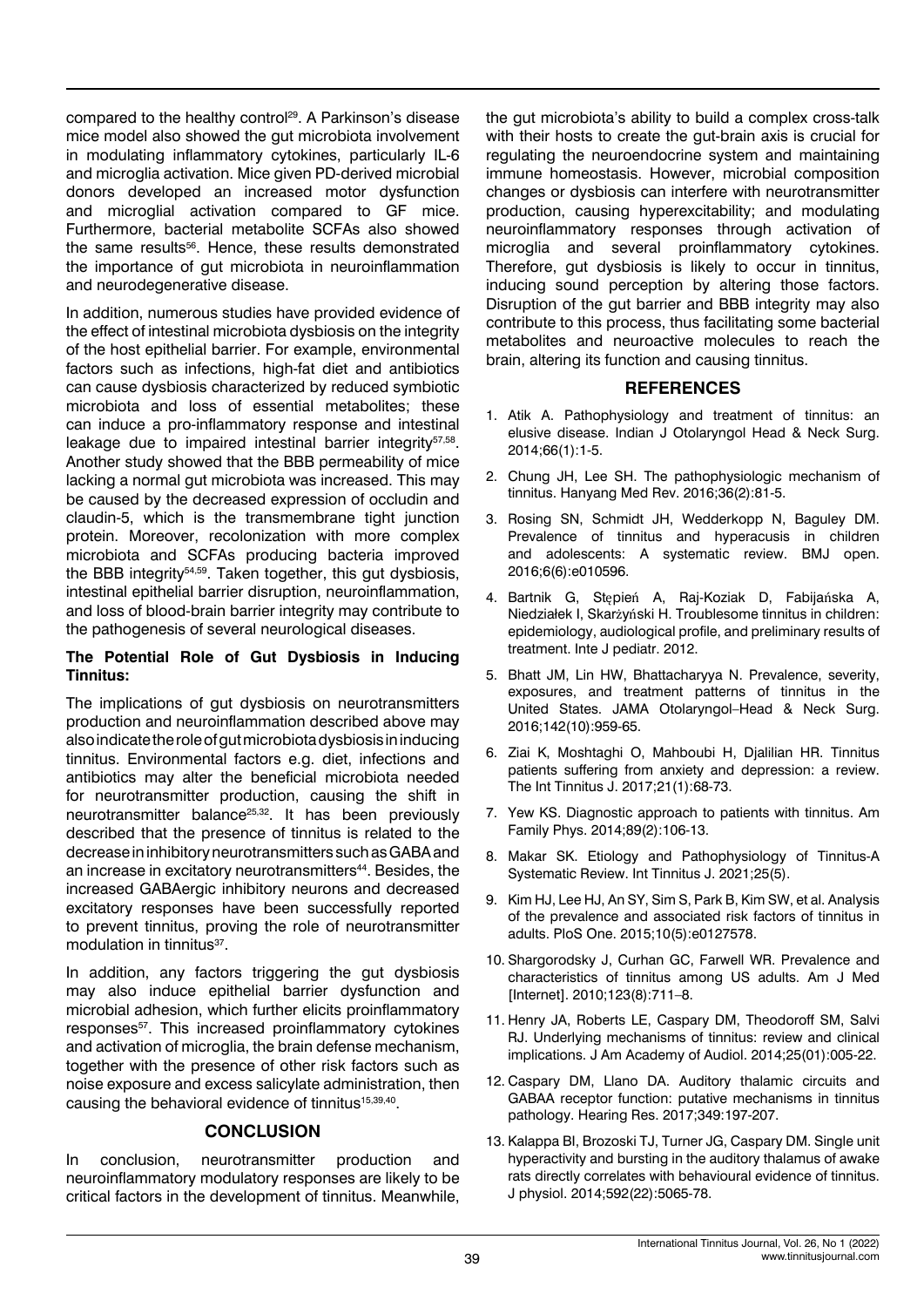- 14. Sedley W, Parikh J, Edden RA, Tait V, Blamire A, Griffiths TD. [Human auditory cortex neurochemistry reflects](https://www.jneurosci.org/content/35/44/14822.short) [the presence and severity of tinnitus.](https://www.jneurosci.org/content/35/44/14822.short) J Neurosci. 2015;35(44):14822-8.
- 15. Wang W, Zhang LS, Zinsmaier AK, Patterson G, Leptich EJ, Shoemaker SL, et al. [Neuroinflammation mediates noise](https://journals.plos.org/plosbiology/article?id=10.1371/journal.pbio.3000307)[induced synaptic imbalance and tinnitus in rodent models.](https://journals.plos.org/plosbiology/article?id=10.1371/journal.pbio.3000307) PLoS Biol. 2019;17(6):e3000307.
- 16. Wu M, Tian T, Mao Q, Zou T, Zhou CJ, Xie J, et al. [Associations between disordered gut microbiota and](https://www.nature.com/articles/s41398-020-01038-3) [changes of neurotransmitters and short-chain fatty acids](https://www.nature.com/articles/s41398-020-01038-3) [in depressed mice.](https://www.nature.com/articles/s41398-020-01038-3) Translational psychiatr. 2020;10(1):1- 0.
- 17. Guo Y, Zhu X, Zeng M, Qi L, Tang X, Wang D, et al. [A diet high](https://www.nature.com/articles/s41398-021-01443-2) [in sugar and fat influences neurotransmitter metabolism and](https://www.nature.com/articles/s41398-021-01443-2) [then affects brain function by altering the gut microbiota.](https://www.nature.com/articles/s41398-021-01443-2) Translational Psychiatr. 2021;11(1):1-27.
- 18. Luck B, Horvath TD, Engevik KA, Ruan W, Haidacher SJ, Hoch KM, et al. [Neurotransmitter Profiles Are Altered in the](https://www.mdpi.com/2218-273X/11/8/1091) [Gut and Brain of Mice Mono-Associated with Bifidobacterium](https://www.mdpi.com/2218-273X/11/8/1091) [Dentium](https://www.mdpi.com/2218-273X/11/8/1091). Biomolecules. 2021;11(8):1091.
- 19. Duranti S, Ruiz L, Lugli GA, Tames H, Milani C, Mancabelli L, et al. [Bifidobacterium adolescentis as a key member of the](https://www.nature.com/articles/s41598-020-70986-z) [human gut microbiota in the production of GABA.](https://www.nature.com/articles/s41598-020-70986-z) Scientific Reports. 2020;10(1):1-3.
- 20. Strandwitz P, Kim KH, Terekhova D, Liu JK, Sharma A, Levering J, et al. [GABA-modulating bacteria of the human](https://www.nature.com/articles/s41564-018-0307-3) [gut microbiota.](https://www.nature.com/articles/s41564-018-0307-3) Nature Microbiol. 2019;4(3):396-403.
- 21. Villageliú DN, Rasmussen S, Lyte M. [A microbial](https://academic.oup.com/femsec/article-abstract/94/7/fiy096/5000163) [endocrinology-based simulated small intestinal medium](https://academic.oup.com/femsec/article-abstract/94/7/fiy096/5000163) [for the evaluation of neurochemical production by gut](https://academic.oup.com/femsec/article-abstract/94/7/fiy096/5000163) [microbiota](https://academic.oup.com/femsec/article-abstract/94/7/fiy096/5000163). FEMS Microbiol Ecol. 2018;94(7):fiy096.
- 22. Engevik MA, Luck B, Visuthranukul C, Ihekweazu FD, Engevik AC, Shi Z, et al. [Human-derived Bifidobacterium](https://www.sciencedirect.com/science/article/pii/S2352345X20301260) [dentium modulates the mammalian serotonergic system](https://www.sciencedirect.com/science/article/pii/S2352345X20301260) [and gut–brain axis.](https://www.sciencedirect.com/science/article/pii/S2352345X20301260) Cellular and Molecular Gastroenterol and Hepatol. 2021;11(1):221-48.
- 23. Mandić AD, Woting A, Jaenicke T, Sander A, Sabrowski W, Rolle-Kampcyk U, et al. [Clostridium ramosum regulates](https://www.nature.com/articles/s41598-018-38018-z) [enterochromaffin cell development and serotonin release.](https://www.nature.com/articles/s41598-018-38018-z) Scientific reports. 2019;9(1):1-5.
- 24. Tang ZQ, Trussell LO. [Serotonergic modulation of sensory](https://www.sciencedirect.com/science/article/pii/S2211124717310987) [representation in a central multisensory circuit is pathway](https://www.sciencedirect.com/science/article/pii/S2211124717310987) [specific](https://www.sciencedirect.com/science/article/pii/S2211124717310987). Cell reports. 2017;20(8):1844-54.
- 25. Labban RS, Alfawaz H, Almnaizel AT, Hassan WM, Bhat RS, Moubayed NM, et al. [High-fat diet-induced obesity and](https://www.degruyter.com/document/doi/10.1515/tnsci-2020-0099/html) [impairment of brain neurotransmitter pool.](https://www.degruyter.com/document/doi/10.1515/tnsci-2020-0099/html) Translational Neurosci. 2020;11(1):147-60.
- 26. Zhu F, Ju Y, Wang W, Wang Q, Guo R, Ma Q, et al. [Metagenome-wide association of gut microbiome features](https://www.nature.com/articles/s41467-020-15457-9) [for schizophrenia](https://www.nature.com/articles/s41467-020-15457-9). Nature Communications. 2020;11(1):1-0.
- 27. Megur A, Baltriukienė D, Bukelskienė V, Burokas A. [The](https://www.mdpi.com/2072-6643/13/1/37) [Microbiota–Gut–Brain Axis and Alzheimer's Disease:](https://www.mdpi.com/2072-6643/13/1/37) [Neuroinflammation Is to Blame?.](https://www.mdpi.com/2072-6643/13/1/37) Nutrients. 2020;13(1):37.
- 28. Wu S, Cao Z, Chang K, Juang J. [Intestinal microbial](https://www.nature.com/articles/s41467-017-00040-6) [dysbiosis aggravates the progression of Alzheimer's disease](https://www.nature.com/articles/s41467-017-00040-6) [in Drosophila.](https://www.nature.com/articles/s41467-017-00040-6) Nat Commun [Internet]. 2017;8(24):1–8.
- 29. Lin CH, Chen CC, Chiang HL, Liou JM, Chang CM, Lu TP, et al. [Altered gut microbiota and inflammatory cytokine responses](https://jneuroinflammation.biomedcentral.com/articles/10.1186/s12974-019-1528-y)  [in patients with Parkinson's disease.](https://jneuroinflammation.biomedcentral.com/articles/10.1186/s12974-019-1528-y) J Neuroinflammation. 2019;16(1):1-9.
- 30. Martin-Gallausiaux C, Marinelli L, Blottière HM, Larraufie P, Lapaque N. [SCFA: mechanisms and functional importance in](https://www.cambridge.org/core/journals/proceedings-of-the-nutrition-society/article/scfa-mechanisms-and-functional-importance-in-the-gut/6EC53433CF2A6B17F009D1B333C0BC59)  [the gut](https://www.cambridge.org/core/journals/proceedings-of-the-nutrition-society/article/scfa-mechanisms-and-functional-importance-in-the-gut/6EC53433CF2A6B17F009D1B333C0BC59). Proceedings of the Nutrition Society. 2021;80(1):37- 49.
- 31. Zhu F, Wang W, Ma Q, Yang Z, Fan Y, Ju Y, et al. [Role of](https://www.biorxiv.org/content/10.1101/2020.04.11.021915.abstract)  [short-chain fatty acids in the gut-brain axis in schizophrenia:](https://www.biorxiv.org/content/10.1101/2020.04.11.021915.abstract)  [contribution to immune activation and pathophysiology in](https://www.biorxiv.org/content/10.1101/2020.04.11.021915.abstract)  [humans and mice](https://www.biorxiv.org/content/10.1101/2020.04.11.021915.abstract). Biorxiv. 2020.
- 32. Gao K, Pi Y, Mu CL, Peng Y, Huang Z, Zhu WY. [Antibiotics](https://onlinelibrary.wiley.com/doi/full/10.1111/jnc.14333)‐ [induced modulation of large intestinal microbiota](https://onlinelibrary.wiley.com/doi/full/10.1111/jnc.14333)  [altered aromatic amino acid profile and expression](https://onlinelibrary.wiley.com/doi/full/10.1111/jnc.14333)  [of neurotransmitters in the hypothalamus of piglets.](https://onlinelibrary.wiley.com/doi/full/10.1111/jnc.14333) J Neurochemistry. 2018;146(3):219-34.
- 33. Mirmonsef P, Zariffard MR, Gilbert D, Makinde H, Landay AL, Spear GT. Short‐[chain fatty acids induce pro](https://onlinelibrary.wiley.com/doi/abs/10.1111/j.1600-0897.2011.01089.x)‐inflammatory [cytokine production alone and in combination with toll](https://onlinelibrary.wiley.com/doi/abs/10.1111/j.1600-0897.2011.01089.x)‐ [like receptor ligands.](https://onlinelibrary.wiley.com/doi/abs/10.1111/j.1600-0897.2011.01089.x) American J Reprod Immunol. 2012;67(5):391-400.
- 34. Wang ML, Song Y, Liu JX, Du YL, Xiong S, Fan X, et al. [Role of](https://xueshu.baidu.com/usercenter/paper/show?paperid=1h240jw0x71k0850kj4t08r0su394805&sc_from=pingtai4&cmd=paper_forward&title=Role+of+the+caudate-putamen+nucleus+in+sensory+gating+in+induced+tinnitus+in+rats&wise=0)  [the caudate-putamen nucleus in sensory gating in induced](https://xueshu.baidu.com/usercenter/paper/show?paperid=1h240jw0x71k0850kj4t08r0su394805&sc_from=pingtai4&cmd=paper_forward&title=Role+of+the+caudate-putamen+nucleus+in+sensory+gating+in+induced+tinnitus+in+rats&wise=0)  [tinnitus in rats](https://xueshu.baidu.com/usercenter/paper/show?paperid=1h240jw0x71k0850kj4t08r0su394805&sc_from=pingtai4&cmd=paper_forward&title=Role+of+the+caudate-putamen+nucleus+in+sensory+gating+in+induced+tinnitus+in+rats&wise=0). Neural Regeneration Res. 2021;16(11):2250.
- 35. Hoyt JM, Perkel DJ, Portfors CV. Dopamine acts via D2-like receptors to modulate auditory responses in the inferior colliculus. Eneuro. 2019;6(5).
- 36. Balaram P, Hackett TA, Polley DB. [Synergistic transcriptional](https://www.sciencedirect.com/science/article/pii/S0306452218305682)  [changes in AMPA and GABAA receptor genes support](https://www.sciencedirect.com/science/article/pii/S0306452218305682)  [compensatory plasticity following unilateral hearing loss](https://www.sciencedirect.com/science/article/pii/S0306452218305682). Neurosci. 2019;407:108-19.
- 37. Deng D, Masri S, Yao L, Ma X, Cao X, Yang S, et al. [Increasing](https://www.nature.com/articles/s41598-020-68652-5)  [endogenous activity of NMDARs on GABAergic neurons](https://www.nature.com/articles/s41598-020-68652-5)  [increases inhibition, alters sensory processing and prevents](https://www.nature.com/articles/s41598-020-68652-5)  [noise-induced tinnitus.](https://www.nature.com/articles/s41598-020-68652-5) Scientific Reports. 2020;10(1):1-3.
- 38. Xia C, Yin M, Wu C, Ji Y, Zhou Y. Neuroglial activation in the auditory cortex and medial geniculate body of salicylate-induced tinnitus rats. Am J Translational Res. 2020;12(10):6043.
- 39. Deng D, Wang W, Bao S[. Diffusible tumor necrosis factor](https://www.frontiersin.org/articles/10.3389/fnins.2020.573047/full)alpha (TNF-α[\) promotes noise-induced parvalbumin-positive](https://www.frontiersin.org/articles/10.3389/fnins.2020.573047/full)  [\(PV+\) neuron loss and auditory processing impairments.](https://www.frontiersin.org/articles/10.3389/fnins.2020.573047/full) Frontiers in Neurosci. 2020:1065.
- 40. Chen XH, Zheng LL. [Expression of pro-inflammatory](https://www.spandidos-publications.com/mmr/16/4/5643)  [cytokines in the auditory cortex of rats with salicylate-induced](https://www.spandidos-publications.com/mmr/16/4/5643)  [tinnitus](https://www.spandidos-publications.com/mmr/16/4/5643). Molecular Med Reports. 2017;16(4):5643-8.
- 41. Wang ML, Song Y, Liu JX, Du YL, Xiong S, Fan X, et al. [Role of](https://xueshu.baidu.com/usercenter/paper/show?paperid=1h240jw0x71k0850kj4t08r0su394805&sc_from=pingtai4&cmd=paper_forward&title=Role+of+the+caudate-putamen+nucleus+in+sensory+gating+in+induced+tinnitus+in+rats&wise=0)  [the caudate-putamen nucleus in sensory gating in induced](https://xueshu.baidu.com/usercenter/paper/show?paperid=1h240jw0x71k0850kj4t08r0su394805&sc_from=pingtai4&cmd=paper_forward&title=Role+of+the+caudate-putamen+nucleus+in+sensory+gating+in+induced+tinnitus+in+rats&wise=0)  [tinnitus in rats.](https://xueshu.baidu.com/usercenter/paper/show?paperid=1h240jw0x71k0850kj4t08r0su394805&sc_from=pingtai4&cmd=paper_forward&title=Role+of+the+caudate-putamen+nucleus+in+sensory+gating+in+induced+tinnitus+in+rats&wise=0) Neural Regeneration Res. 2021;16(11):2250.
- 42. Balaram P, Hackett TA, Polley DB. [Synergistic transcriptional](https://www.sciencedirect.com/science/article/abs/pii/S0306452218305682)  [changes in AMPA and GABAA receptor genes support](https://www.sciencedirect.com/science/article/abs/pii/S0306452218305682)  [compensatory plasticity following unilateral hearing loss](https://www.sciencedirect.com/science/article/abs/pii/S0306452218305682). Neurosci. 2019;407:108-19.
- 43. Noreña AJ. [Revisiting the cochlear and central mechanisms](https://www.karger.com/Article/Abstract/380749)  [of tinnitus and therapeutic approaches](https://www.karger.com/Article/Abstract/380749). Audiol and Neurotol. 2015;20:53-9.